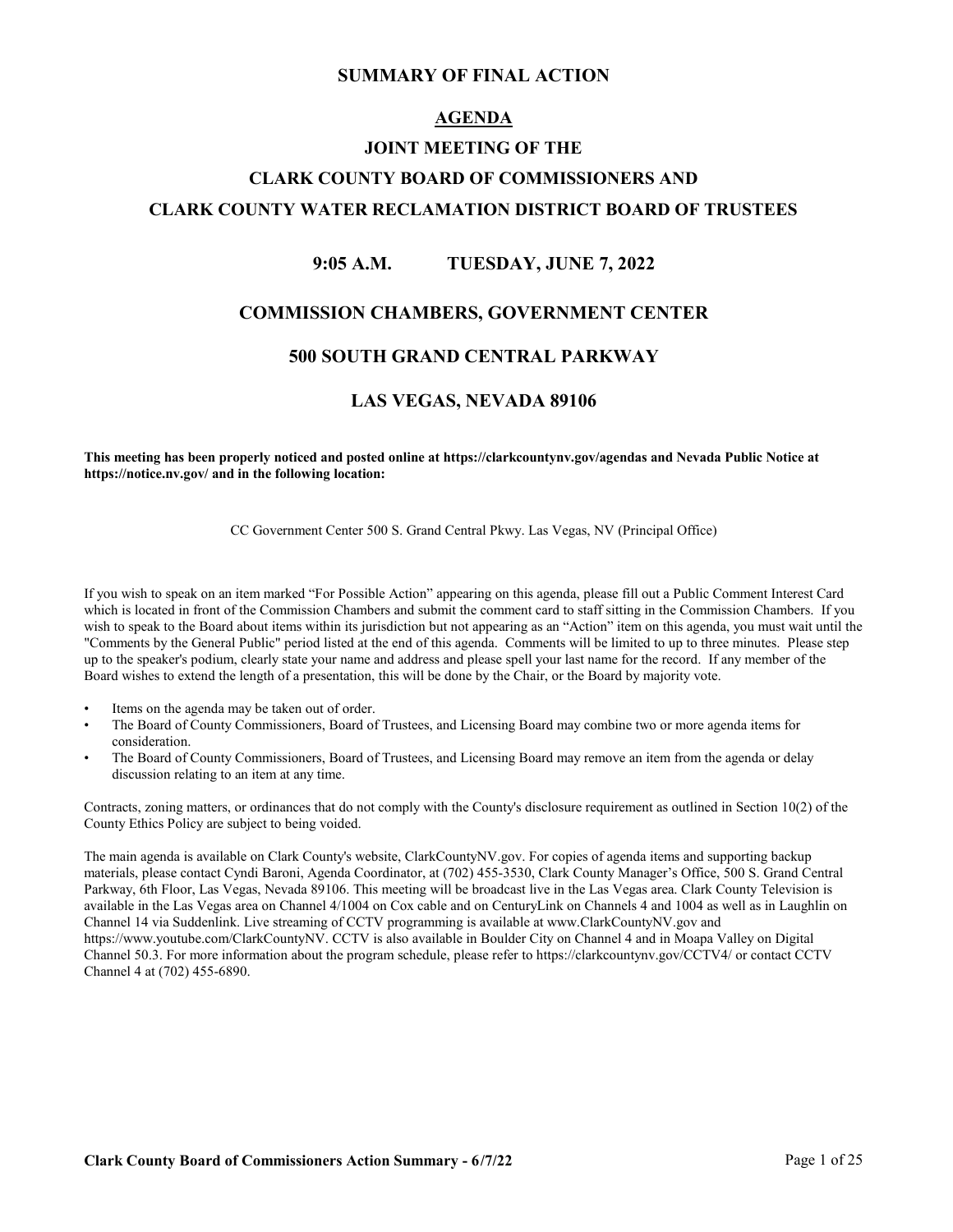## **SEC. 1. OPENING CEREMONIES**

## **CALL TO ORDER**

## **SEC. 2. COMMISSIONERS' / COUNTY MANAGER'S RECOGNITION**

[Receive a performance from 12-year-old, Maximilian Sanchez of The Escaramuza Colibries of](http://clark.legistar.com/gateway.aspx?m=l&id=/matter.aspx?key=8858)  Nevada group in anticipation of The Great Northwest Country Fest event. **1.**

#### **ACTION: RECEIVED AS RECOMMENDED.**

#### ATTACHMENT: Staff Report

**2.** [Present a proclamation to The LGBTQ Center of Southern Nevada in honor of Pride Month.](http://clark.legistar.com/gateway.aspx?m=l&id=/matter.aspx?key=8977) **ACTION: PRESENTED AS RECOMMENDED.**

#### ATTACHMENT: Staff Report

[Present a proclamation to Pearson Community Center, Desert Breeze Park, Juneteenth Nevada](http://clark.legistar.com/gateway.aspx?m=l&id=/matter.aspx?key=8978)  and Rainbow Dreams Education Foundation in honor of Juneteenth. **3.**

#### **ACTION: PRESENTED AS RECOMMENDED.**

#### ATTACHMENT: Staff Report

**4.** [Present a proclamation to Lucy Jacobs recognizing her as a survivor of the Holocaust.](http://clark.legistar.com/gateway.aspx?m=l&id=/matter.aspx?key=9026)

#### **ACTION: PRESENTED AS RECOMMENDED.**

#### ATTACHMENT: Staff Report

#### **SEC. 3. PUBLIC FORUM**

This is the first of two portions of the meeting devoted to the Public. Public comment during this portion of the agenda must be limited to matters on the agenda for action. If you wish to speak during this portion of the agenda, please fill out a Public Comment Interest Card located in front of the Commission Chambers and submit a comment card to staff sitting in the Commission Chambers. After completing and submitting a Public Comment Interest Card, please step up to the speaker's podium, clearly state your name and address, and spell your last name for the record.

**5.** [Public Comment](http://clark.legistar.com/gateway.aspx?m=l&id=/matter.aspx?key=8547)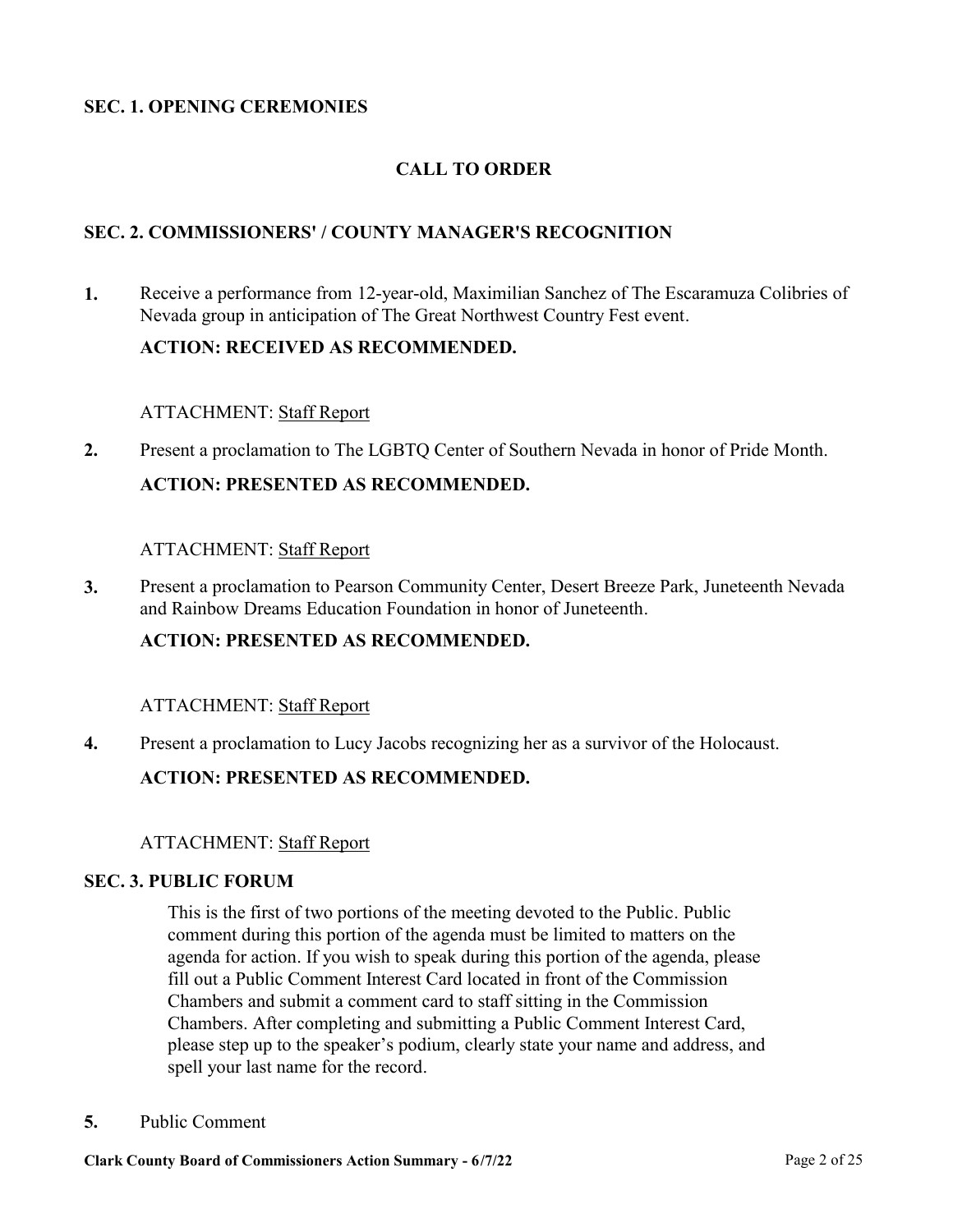## **SEC. 4. AGENDA**

[Approval of Minutes of the Regular Meeting on May 3, 2022. \(For possible action\) \(Available in](http://clark.legistar.com/gateway.aspx?m=l&id=/matter.aspx?key=8545)  the County Clerk's Office, Commission Division) **6.**

## **MOVED BY:** Justin Jones

**ACTION: APPROVED SUBJECT MINUTES AS RECOMMENDED.**

#### **VOTE:** 6

| <b>Voting Aye:</b> | Jim Gibson          |
|--------------------|---------------------|
|                    | Justin Jones        |
|                    | William McCurdy II  |
|                    | Ross Miller         |
|                    | Michael Naft        |
|                    | Tick Segerblom      |
| <b>Voting Nay:</b> | None                |
| Absent:            | Marilyn Kirkpatrick |
| Abstain:           | None                |

[Approval of Agenda with the Inclusion of Any Emergency Items and Deletion of Any Items.](http://clark.legistar.com/gateway.aspx?m=l&id=/matter.aspx?key=8546)  (For possible action) **7.**

#### **MOVED BY:** Justin Jones

## **ACTION: APPROVED AGENDA, WITH A CORRECTION TO ITEM NO. 20 AND THE DELETION OF ITEM NOS. 21 AND 68, AS RECOMMENDED. VOTE:** 6

| <b>Voting Aye:</b> | Jim Gibson          |
|--------------------|---------------------|
|                    | Justin Jones        |
|                    | William McCurdy II  |
|                    | Ross Miller         |
|                    | Michael Naft        |
|                    | Tick Segerblom      |
| <b>Voting Nay:</b> | None                |
| Absent:            | Marilyn Kirkpatrick |
| Abstain:           | None                |

## **SEC. 5. CONSENT AGENDA: Items No. 8 through No. 47**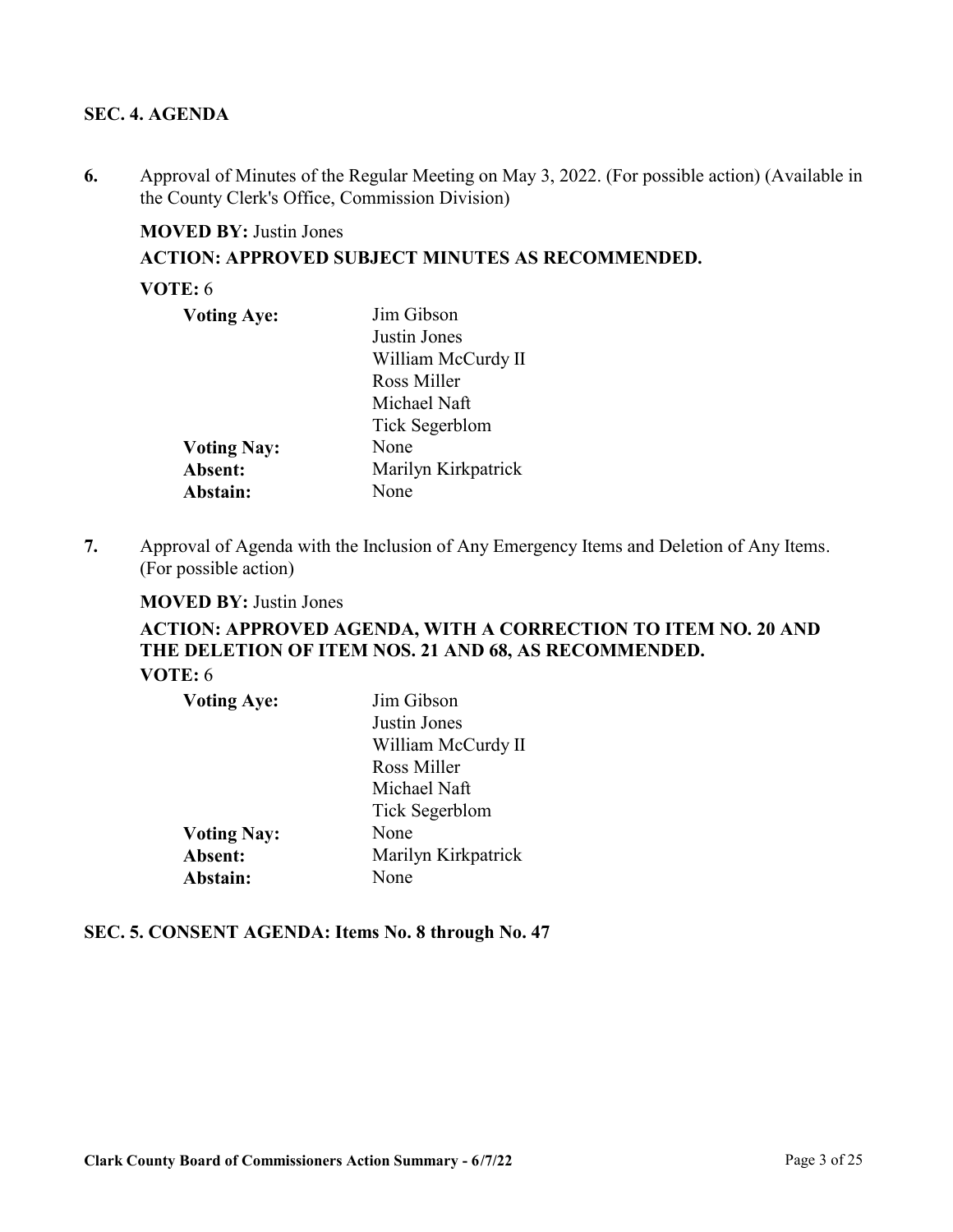NOTE:

• The Board of County Commissioners, Board of Trustees, and Licensing Board may remove an item from the agenda or delay discussion relating to an item at any time.

• Consent Agenda - All matters in this sub-category are considered by the Board of County Commissioners, Board of Trustees, and Licensing Board to be routine and may be acted upon in one motion. Most agenda items are phrased for a positive action. However, the Board/Trustees may take other actions such as hold, table, amend, etc.

• Consent Agenda items are routine and can be taken in one motion unless a Commissioner/Trustee/Licensing member requests that an item be taken separately. The Chair will call for public comment on these items before a vote. For all items left on the Consent Agenda, the action taken will be staff's recommendation as indicated on the item.

• Items taken separately from the Consent Agenda by

Commission/Trustees/Licensing members at the meeting will be heard following the Commissioners'/County Manager's Recognition Section.

**MOVED BY:** Justin Jones

## **ACTION: APPROVED CONSENT AGENDA ITEM NOS. 8 THROUGH 47 AS RECOMMENDED.**

**VOTE:** 6

| <b>Voting Aye:</b> | Jim Gibson            |
|--------------------|-----------------------|
|                    | Justin Jones          |
|                    | William McCurdy II    |
|                    | Ross Miller           |
|                    | Michael Naft          |
|                    | <b>Tick Segerblom</b> |
| <b>Voting Nay:</b> | None                  |
| Absent:            | Marilyn Kirkpatrick   |
| Abstain:           | None                  |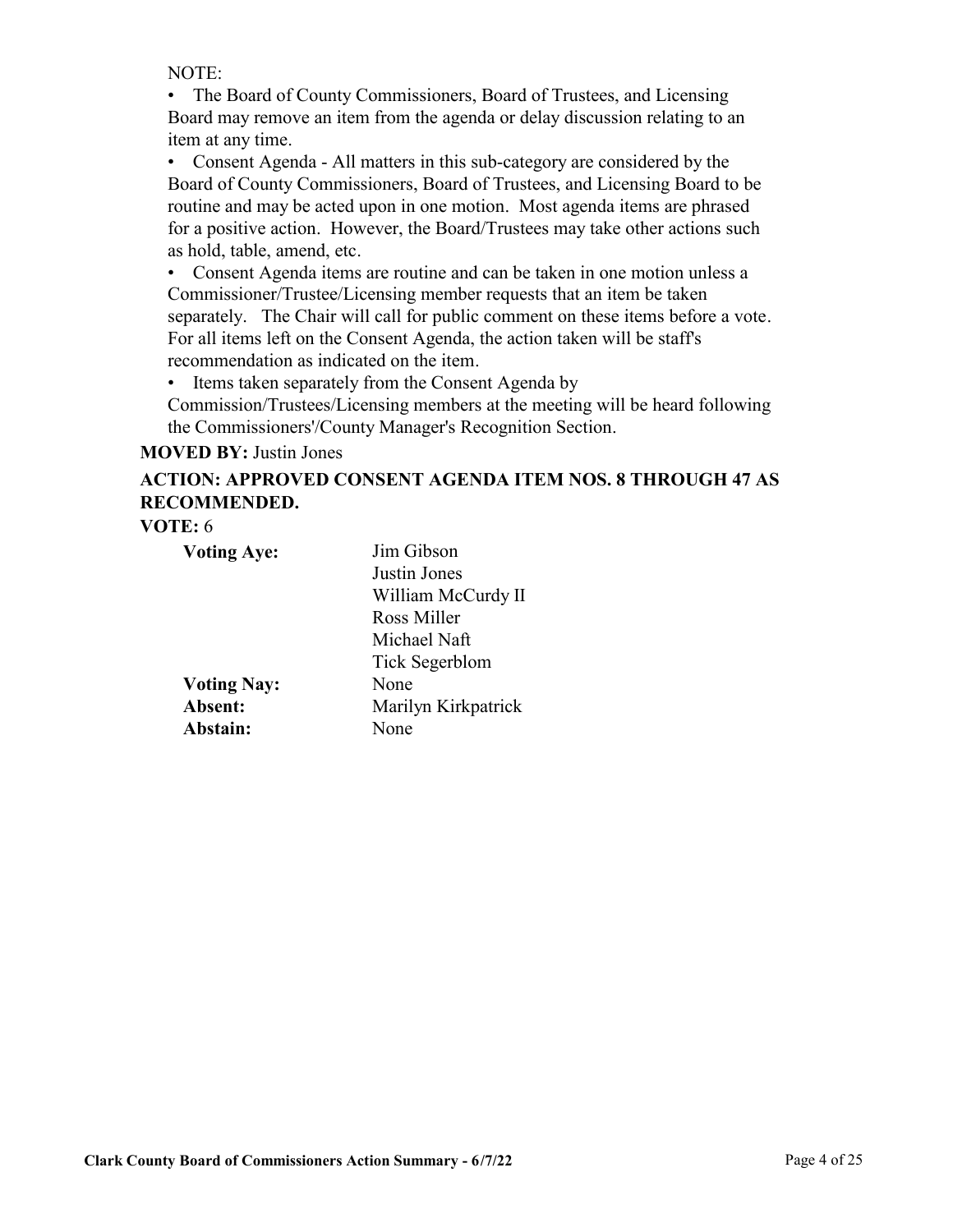## **Purchasing & Contracts**

Approve the award of Bid No. 606051-21, for Desert Breeze Park Special Events Area to the low responsive and responsible bidder, contingent upon submission of the required bonds and [insurance. Staff recommends award to James F. Thomson Jr. dba American Southwest Electric;](http://clark.legistar.com/gateway.aspx?m=l&id=/matter.aspx?key=8685)  or take other action as appropriate. (For possible action) **8.**

## **ACTION: APPROVED AS RECOMMENDED.**

## ATTACHMENT: Staff Report

#### ATTACHMENT: B606051-21 Disclosure

[Approve the award of Bid No. 605898-21, for Traffic Signal Improvements at Various Locations](http://clark.legistar.com/gateway.aspx?m=l&id=/matter.aspx?key=8686)  104B: Durango/Badura, Paradise/Robindale, and Buffalo/Badura with Other Improvements to the low responsive and responsible bidder, contingent upon submission of the required bonds and insurance. Staff recommends award to Nev-Cal Investors, Inc. dba Fast Trac Electric; or take other action as appropriate. (For possible action) **9.**

## **ACTION: APPROVED AS RECOMMENDED.**

#### ATTACHMENT: Staff Report

#### ATTACHMENT: B605898-21 Disclosure

Approve the award of Bid No. 605933-21, for Karen Avenue Storm Drain Improvements - Maryland Parkway to Flamingo Wash to the low responsive and responsible bidder, contingent [upon submission of the required bonds and insurance. Staff recommends award to Tand, Inc.; or](http://clark.legistar.com/gateway.aspx?m=l&id=/matter.aspx?key=8688)  take other action as appropriate. (For possible action) **10.**

## **ACTION: APPROVED AS RECOMMENDED.**

#### ATTACHMENT: Staff Report

#### ATTACHMENT: B605933-21 Disclosure

Approve the award of Bid No. 606129-22, for Dean Martin Drive - Tompkins Avenue to Sammy Davis Jr. Drive to the low responsive and responsible bidder, contingent upon [submission of the required bonds and insurance. Staff recommends award to Las Vegas Paving](http://clark.legistar.com/gateway.aspx?m=l&id=/matter.aspx?key=8689)  Corporation; or take other action as appropriate. (For possible action) **11.**

#### **ACTION: APPROVED AS RECOMMENDED.**

#### ATTACHMENT: Staff Report

#### ATTACHMENT: B606129-22 Disclosures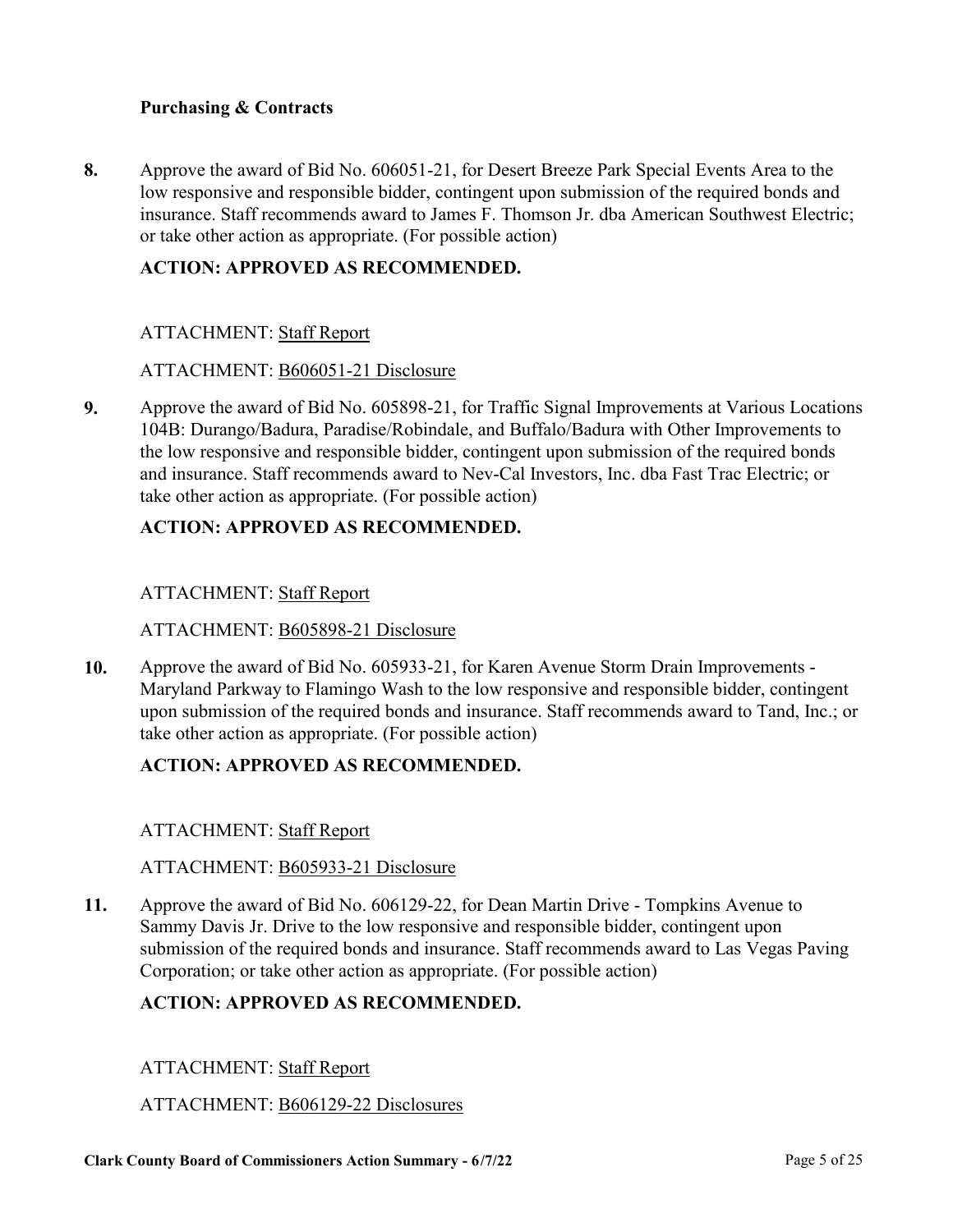[Approve the award of Bid No. 606039-21, for Bruce Woodbury Beltway Widening Craig Road](http://clark.legistar.com/gateway.aspx?m=l&id=/matter.aspx?key=8690)  to Grand Montecito Parkway & Various Safety Improvements to the low responsive and responsible bidder, contingent upon submission of the required bonds and insurance. Staff recommends award to Las Vegas Paving Corporation; or take other action as appropriate. (For possible action) **12.**

## **ACTION: APPROVED AS RECOMMENDED.**

## ATTACHMENT: Staff Report

#### ATTACHMENT: B606039-21 Disclosures

[Approve the award of Bid No. 606120-22, for Hotel Rio Drive - Flamingo Road to Dean Martin](http://clark.legistar.com/gateway.aspx?m=l&id=/matter.aspx?key=8693)  Drive to the low responsive and responsible bidder, contingent upon submission of the required bonds and insurance. Staff recommends award to Las Vegas Paving Corporation; or take other action as appropriate. (For possible action) **13.**

## **ACTION: APPROVED AS RECOMMENDED.**

#### ATTACHMENT: Staff Report

#### ATTACHMENT: B606120-22 Disclosures

Ratify and Approve an Amendment to the Contracts with Access to Healthcare Network, Inc., Aid for AIDS of Nevada Inc., AIDS Health Care Foundation dba AHF Healthcare Center Las Vegas, Community Counseling Center, Community Outreach Medical Center, Golden Rainbow of Nevada, Inc., Horizon Ridge Clinic, LLC, John Phoenix APRN PLLC dba Huntridge Family Clinic, North Country Healthcare, Inc., Southern Nevada AIDS Research and Education Society dba Nevada AIDS Research and Education Society, Nye County, Southern Nevada Health District (SNHD), Dignity Health, dba St. Rose Dominican Hospitals, University Medical Center of Southern Nevada Wellness Center (UMC), Board of Regents of Nevada System of Higher [Education, University of Nevada, Las Vegas, School of Dental Medicine \(UNLVSDM\), for RFP](http://clark.legistar.com/gateway.aspx?m=l&id=/matter.aspx?key=8830)  No. 604274-16, for Medical, Core and Support Services for HIV/AIDS Infected and Affected Clients in Las Vegas, Ryan White, Transitional Grant Area; and authorize the Chief Financial Officer or her designee to sign the Amendment; or take other action as appropriate. (For possible action) **14.**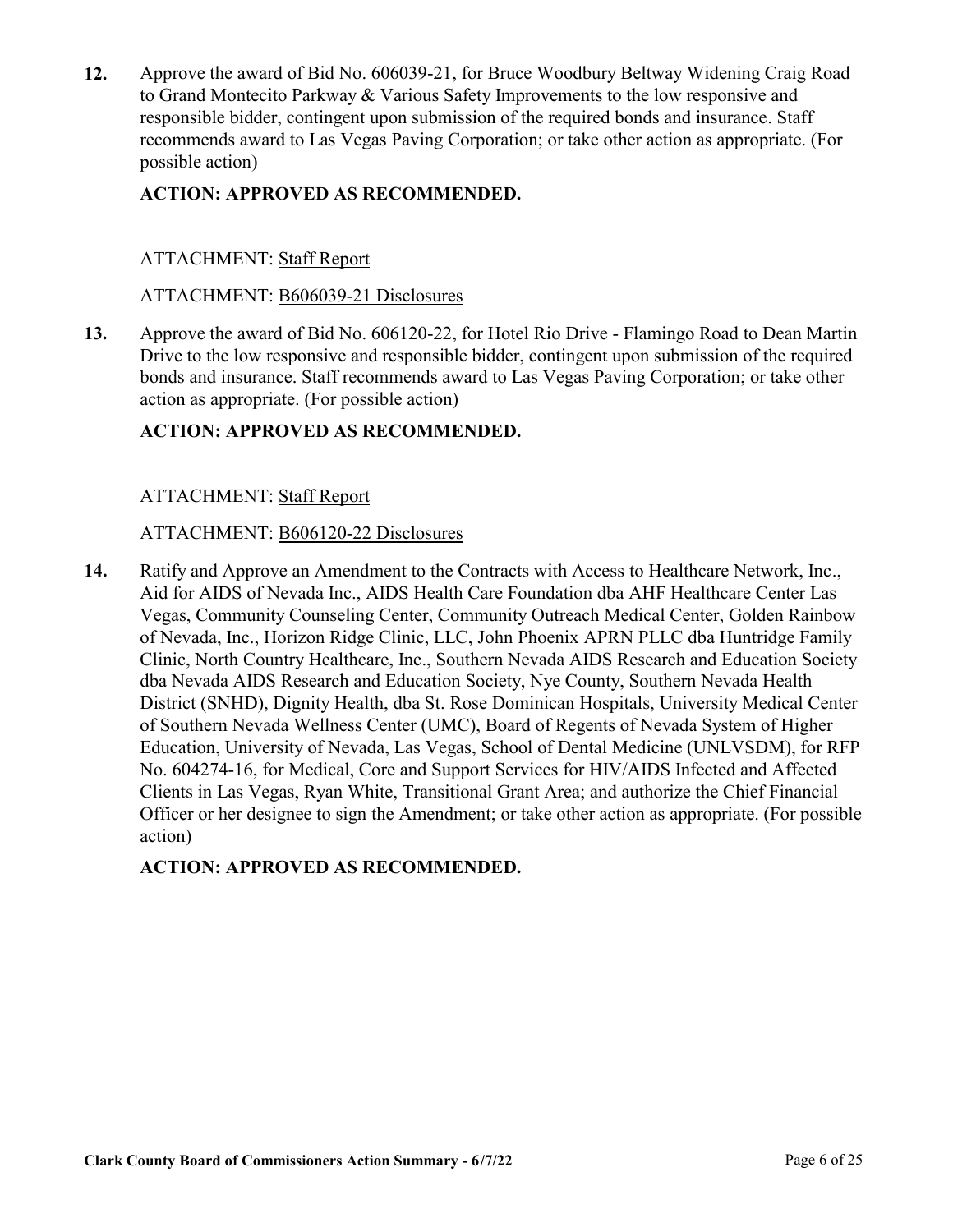ATTACHMENT: P604274-16 Disclosures

ATTACHMENT: P604274-16 Amendment-AID for AIDS of Nevada

ATTACHMENT: P604274-16 Amendment-AIDS Health Care Foundation

ATTACHMENT: P604274-16 Amendment-Community Counseling Center

ATTACHMENT: P604274-16 Amendment-Community Outreach Medical Center

ATTACHMENT: P604274-16 Amendment-Golden Rainbow

ATTACHMENT: P604274-16 Amendment-Horizon Ridge Clinic, LLC

ATTACHMENT: P604274-16 Amendment-Huntridge Family Clinic

ATTACHMENT: P604274-16 Amendment-North Country Healthcare, Inc.

ATTACHMENT: P604274-16 Amendment-Southern Nevada AIDS Research and Educat

ATTACHMENT: P604274-16 Amendment-Nye County

ATTACHMENT: P604274-16 Amendment-SNHD

ATTACHMENT: P604274-16 Amendment-Dignity Health, dba St. Rose Dominican Hos

ATTACHMENT: P604274-16 Amendment-UMCSN Wellness Center

ATTACHMENT: P604274-16 Amendment-Board of Regents-NYSE-UNLV School of D

Approve an Amendment to the Contract with FirstMed Health and Wellness Center, for RFP No. 604584-17, for Comprehensive Mental Health Services; and authorize the Chief Financial [Officer or her designee to sign the Amendment; or take other action as appropriate. \(For possible](http://clark.legistar.com/gateway.aspx?m=l&id=/matter.aspx?key=8833)  action) **15.**

## **ACTION: APPROVED AS RECOMMENDED.**

ATTACHMENT: Staff Report

ATTACHMENT: P604584-17 Disclosure

ATTACHMENT: P604584-17 Amendment

Ratify and Approve an Amendment to the Interlocal Agreement with Board of Regents, Nevada [System of Higher Education, on behalf of University of Nevada, Reno, for CBE No. 605648-20,](http://clark.legistar.com/gateway.aspx?m=l&id=/matter.aspx?key=8835)  for Gila Monster Habitat Modeling; and authorize the Chair to sign the Amendment; or take other action as appropriate. (For possible action) **16.**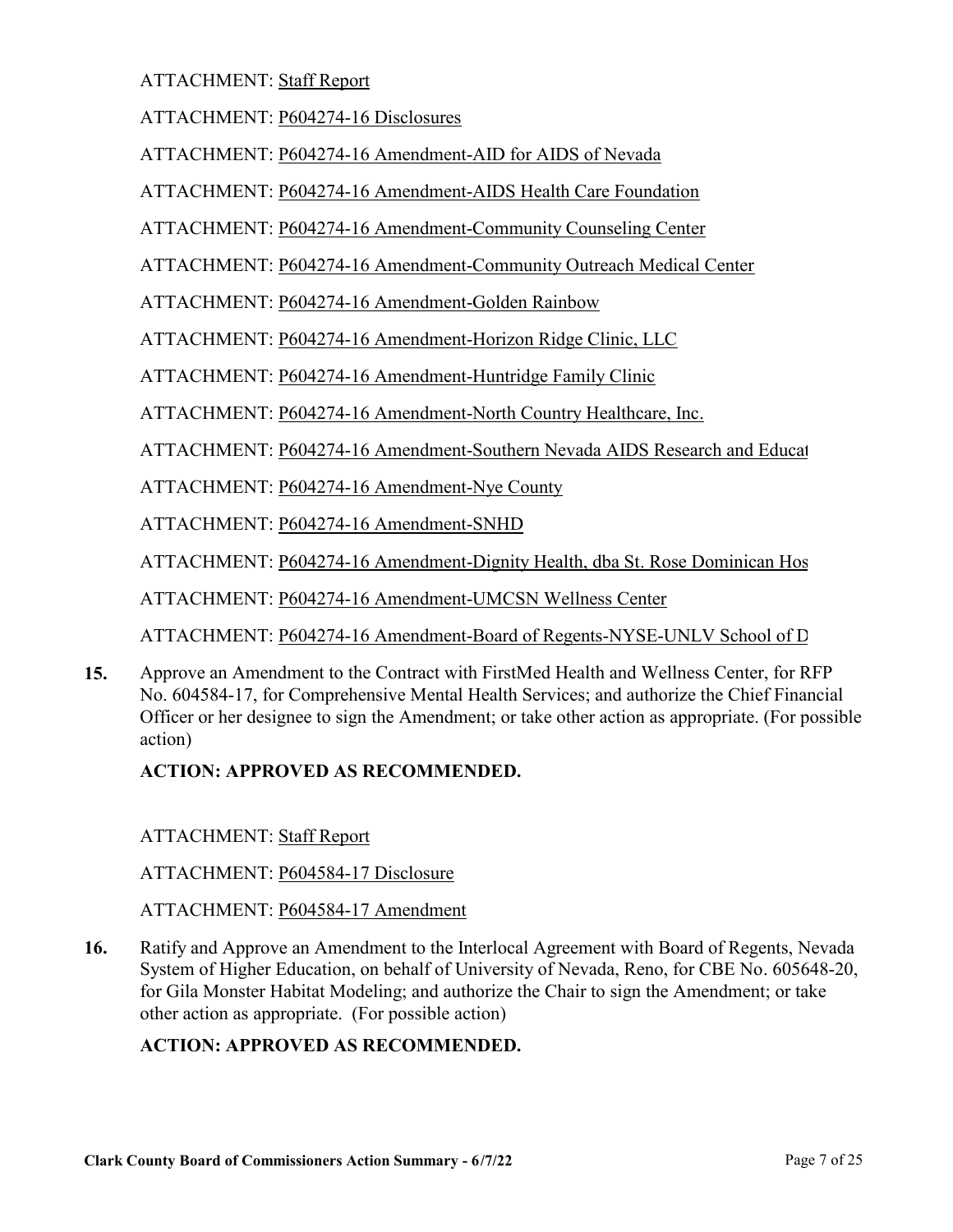#### ATTACHMENT: C605648-20 Amendment

[Ratify and approve the Contract with HELP of Southern Nevada, for CBE No. 606177-22, for](http://clark.legistar.com/gateway.aspx?m=l&id=/matter.aspx?key=8836)  State and County ESG-CV Emergency Shelter Program, contingent upon submission of the required insurance; and authorize the Chief Financial Officer or her designee to sign the Contract; or take other action as appropriate. (For possible action) **17.**

## **ACTION: APPROVED AS RECOMMENDED.**

ATTACHMENT: Staff Report

ATTACHMENT: C606177-22 Disclosure

ATTACHMENT: C606177-22 Contract

[Authorize the Chair to sign an Amendment to Interlocal Agreement No. CFDA 14.239 with the](http://clark.legistar.com/gateway.aspx?m=l&id=/matter.aspx?key=8843)  State of Nevada, Department of Business and Industry, Nevada Housing Division, for CBE No. 606019-21, to use Home Investment Partnership (HOME) Program; or take other action as appropriate. (For possible action) **18.**

## **ACTION: APPROVED AS RECOMMENDED.**

#### ATTACHMENT: Staff Report

ATTACHMENT: C606019-21 Amendment

#### **Town Services**

Note for the record the following Town Advisory Board (TAB) and/or Citizens Advisory Council (CAC) Minutes: Enterprise TAB - April 27, 2022; Laughlin TAB - April 12, 2022; [Laughlin TAB - April 26, 2022; Moapa Valley TAB - April 27, 2022; Sunrise Manor TAB -](http://clark.legistar.com/gateway.aspx?m=l&id=/matter.aspx?key=8998)  April 28, 2022; and Winchester TAB - April 26, 2022. **19.**

#### **ACTION: APPROVED AS RECOMMENDED.**

ATTACHMENT: Staff Report

ATTACHMENT: Enterprise 042722.pdf

ATTACHMENT: Laughlin 041222.pdf

ATTACHMENT: Laughlin 042622.pdf

ATTACHMENT: Moapa Valley 042722.pdf

ATTACHMENT: Sunrise Manor 042822.pdf

ATTACHMENT: Winchester 042622.pdf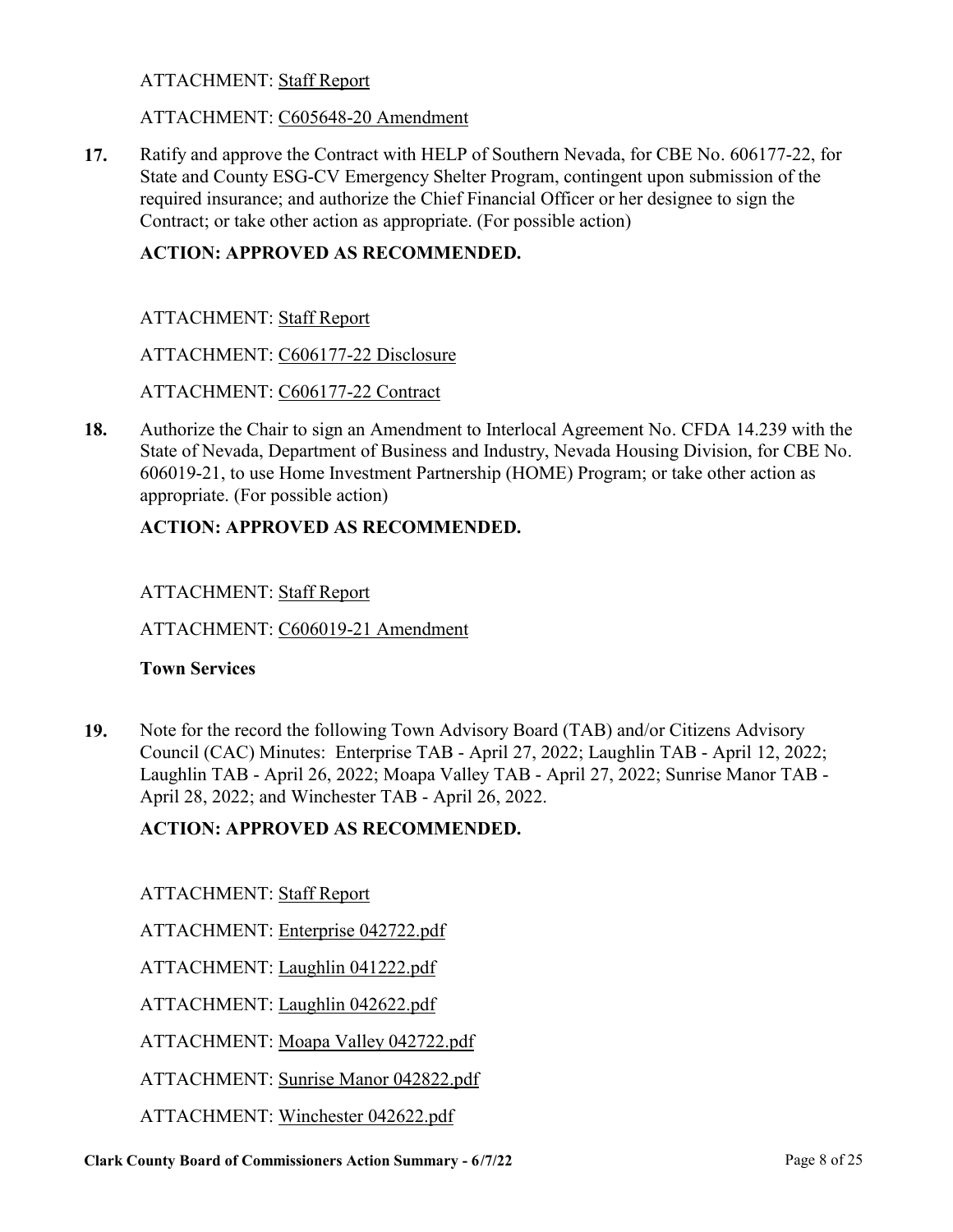[Approve the application for an Importer/Wholesaler Liquor License for Blue Cloud Distribution](http://clark.legistar.com/gateway.aspx?m=l&id=/matter.aspx?key=8853)  of Nevada, Inc. (A Nevada Corporation), located at 6500 W Sunset Rd, Las Vegas, NV 89118, in accordance with Nevada Revised Statute 369. Commission District: A (For possible action) **20.**

## **ACTION: APPROVED AS RECOMMENDED. CORRECTION READ INTO THE RECORD: UNDER THE ITEM BACKGROUND, LAST PARAGRAPH, GORDON BIERSCH GROUP LLC SHOULD BE CHANGED TO BLUE CLOUD DISTRIBUTION OF NEVADA, INC.**

## ATTACHMENT: Staff Report

## ATTACHMENT: Blue Cloud Distribution of Nevada Inc.pdf

[Approve and authorize the Chair to sign an Extension and Amendment of the Electrical System](http://clark.legistar.com/gateway.aspx?m=l&id=/matter.aspx?key=8989)  Franchise Agreement between Clark County and Nevada Power Company, d/b/a NV Energy ("NV Energy"), extending the current electrical system franchise agreement for a period of five years until July 18, 2027; amending the Agreement by requiring NV Energy to seek regulatory approval to collect and remit to the County all fees due to the County from its customers, including distribution-only customers; and take any action deemed appropriate. (For possible action) **21.**

## **ACTION: DELETED FROM AGENDA.**

## ATTACHMENT: Staff Report

ATTACHMENT: Extension and Amendment - NV Energy

#### **Environment and Sustainability**

[Approve and adopt the 2022 Annual Monitoring Network Plan and authorize the Director of the](http://clark.legistar.com/gateway.aspx?m=l&id=/matter.aspx?key=8841)  Department of Environment and Sustainability (or designee) to submit the plan to the U.S. Environmental Protection Agency. (For possible action) **22.**

## **ACTION: APPROVED AS RECOMMENDED.**

#### ATTACHMENT: Staff Report

#### ATTACHMENT: 2022 Annual Network Plan.pdf

#### **Aviation**

Authorize the Director of Aviation to sign an Amendment to a Professional Services Contract [between Clark County and Kaplan, Kirsch & Rockwell LLP \(Catherine M. van Heuven, Partner\)](http://clark.legistar.com/gateway.aspx?m=l&id=/matter.aspx?key=8994)  to provide legal advisory consulting services for the oversight of the Southern Nevada Supplemental Airport (SNSA) project; or take other action as appropriate. (For possible action) **23.**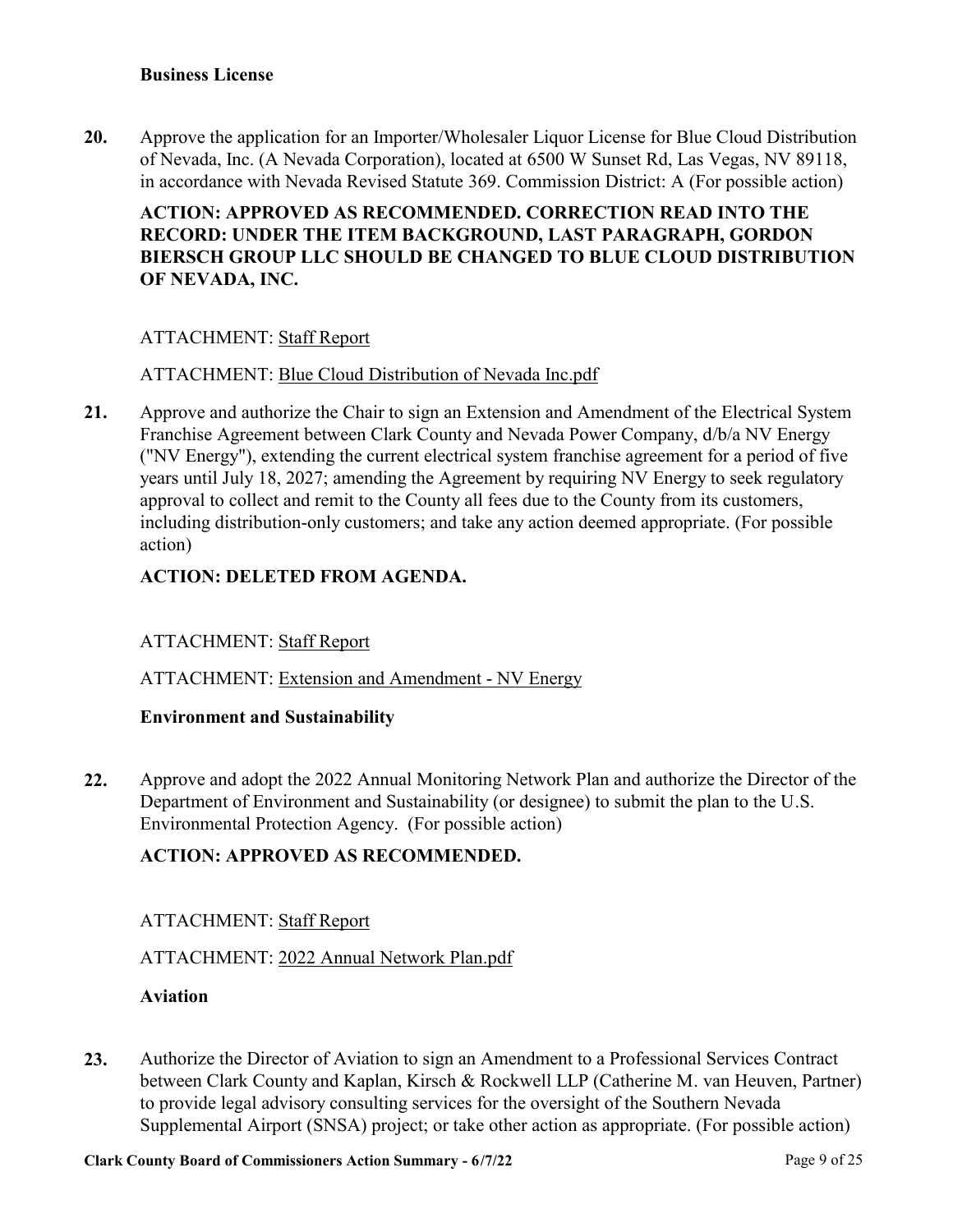## **ACTION: APPROVED AS RECOMMENDED.**

## ATTACHMENT: Staff Report

## ATTACHMENT: CBE 1041 Amendment

Authorize the Director of Aviation to sign a Professional Services Contract between Clark [County and HNTB Corporation \(Yoga Chandran, Vice President\) for design services associated](http://clark.legistar.com/gateway.aspx?m=l&id=/matter.aspx?key=8997)  with Project 3062 LAS West Apron Expansion (Project) at Harry Reid International Airport; or take other action as appropriate. (For possible action) **24.**

## **ACTION: APPROVED AS RECOMMENDED.**

## ATTACHMENT: Staff Report

ATTACHMENT: 3062 Sign Contract HNTB

## **Public Works**

Approve and authorize the County Manager or her designee to sign a dedication in fee designating a portion of Clark County-owned property pertaining to Assessor's Parcel No. [162-31-396-001 as public right-of-way for roadway and drainage purposes generally located at](http://clark.legistar.com/gateway.aspx?m=l&id=/matter.aspx?key=9001)  the southeast corner of Sobb Avenue and Cameron Street. (For possible action) **25.**

## **ACTION: APPROVED AS RECOMMENDED.**

#### ATTACHMENT: Staff Report

#### ATTACHMENT: Dedication In Fee APN162-31-396-001-SobbCameron

Approve and authorize the County Manager or her designee to sign a dedication in fee designating portions of Clark County-owned (Public Works) property pertaining to Assessor's Parcel Numbers 126-36-101-022 and 126-36-101-024 as public rights-of-way for a controlled [access facility generally located along the Western Clark County 215 Bruce Woodbury Beltway,](http://clark.legistar.com/gateway.aspx?m=l&id=/matter.aspx?key=9002)  south of Ann Road. (For possible action) **26.**

## **ACTION: APPROVED AS RECOMMENDED.**

#### ATTACHMENT: Staff Report

#### ATTACHMENT: Dedication In Fee APNs126-36-101-022&024-CC215BWBeltwayAnn

Approve and authorize the County Manager or her designee to sign a dedication in fee designating a portion of Clark County-owned (Public Works) property pertaining to Assessor's [Parcel Numbers 177-05-206-009, 177-05-206-017 and 177-05-206-019 as public rights-of-way](http://clark.legistar.com/gateway.aspx?m=l&id=/matter.aspx?key=9003)  for the Southern Clark County 215 Bruce Woodbury Beltway, east of Procyon Street. (For possible action) **27.**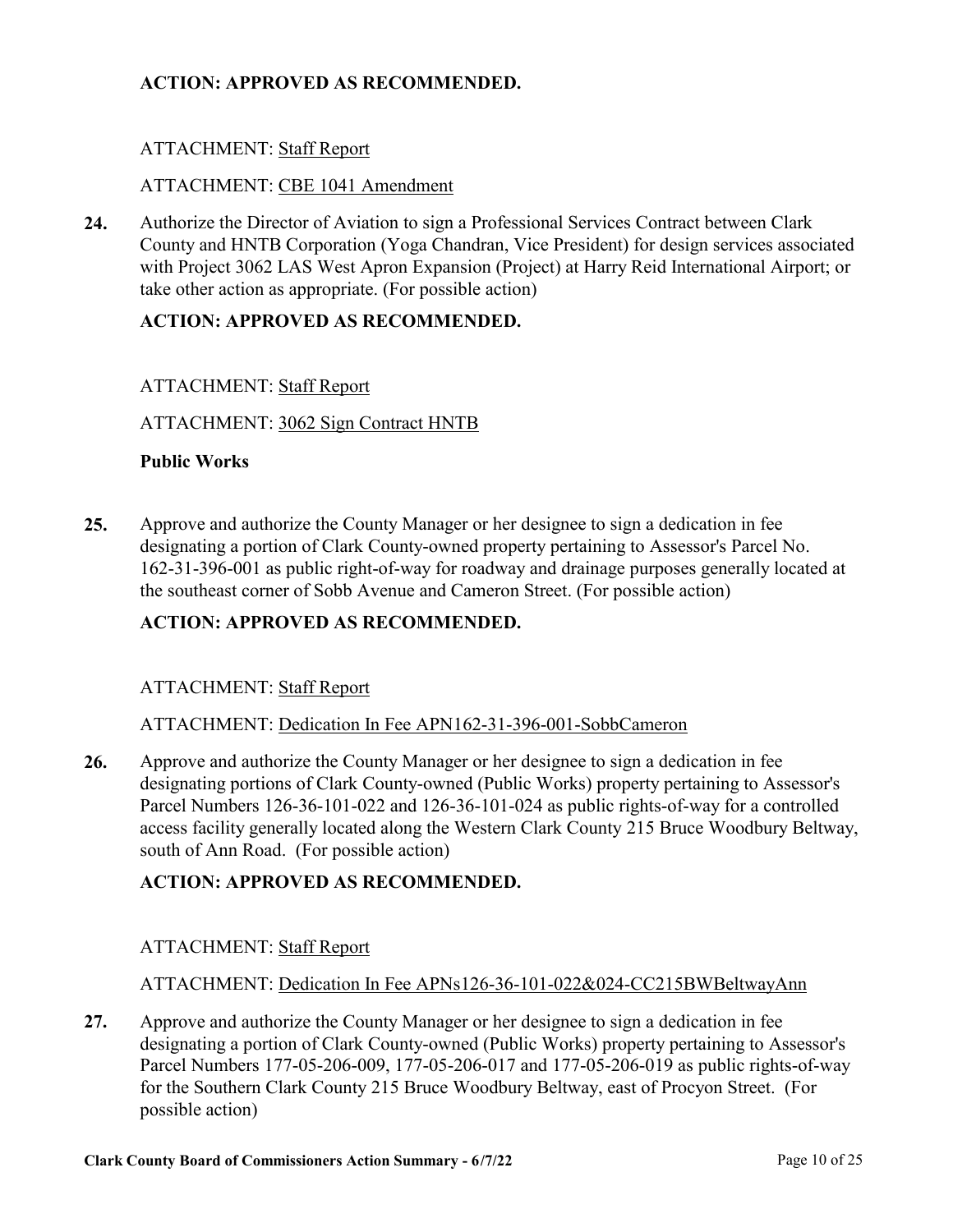## **ACTION: APPROVED AS RECOMMENDED.**

## ATTACHMENT: Staff Report

## ATTACHMENT: Dedication In Fee Portions-3APNs-ProcyonMauleSo215

Approve and authorize the County Manager or her designee to sign Supplemental No. 2 to the [professional engineering services contract between Clark County and WSP USA Solutions Inc.](http://clark.legistar.com/gateway.aspx?m=l&id=/matter.aspx?key=9004)  (Syndi Dudley, Senior Director, Local Business Leader) to extend contract term and increase total funds for traffic management augmentation services. (For possible action) **28.**

## **ACTION: APPROVED AS RECOMMENDED.**

## ATTACHMENT: Staff Report

ATTACHMENT: Supp 2 Contract WSP USA Solutions TrafficMgmtAugmentationSvcs

Approve and authorize the County Manager or her designee to sign a professional project administration and construction management services contract between Clark County and The WLB Group, Inc. (Leroy Ryan, Senior Construction Manager) for construction management [services for the Clark County 215 Bruce Woodbury Beltway Widening between Craig Road and](http://clark.legistar.com/gateway.aspx?m=l&id=/matter.aspx?key=9005)  Grand Montecito Parkway project. (For possible action) **29.**

## **ACTION: APPROVED AS RECOMMENDED.**

#### ATTACHMENT: Staff Report

ATTACHMENT: ContractOrg WLB Group CC215BWBeltwayCraigGrandMontecito

Approve and authorize the County Manager or her designee to sign a professional surveying services contract between Clark County and J. S. & S., Inc.  $d/b/a$  Jemison Surveying & Services, Inc. (Ray Jemison, President) for construction land surveying services for the Dean Martin Drive - Phase 2 between Tompkins Avenue and Sammy Davis Jr. Drive project. (For possible action) **30.**

## **ACTION: APPROVED AS RECOMMENDED.**

#### ATTACHMENT: Staff Report

#### ATTACHMENT: ContractOrg JS&SdbaJemisonSurveying&Svcs-DeanMartinPh2

Approve and authorize the County Manager or her designee to sign a professional surveying [services contract between Clark County and VTN Nevada \(Gene D. Krametbauer, President\) for](http://clark.legistar.com/gateway.aspx?m=l&id=/matter.aspx?key=9007)  construction land surveying services for the Clark County 215 Bruce Woodbury Beltway between Craig Road and Grand Montecito Parkway project. (For possible action) **31.**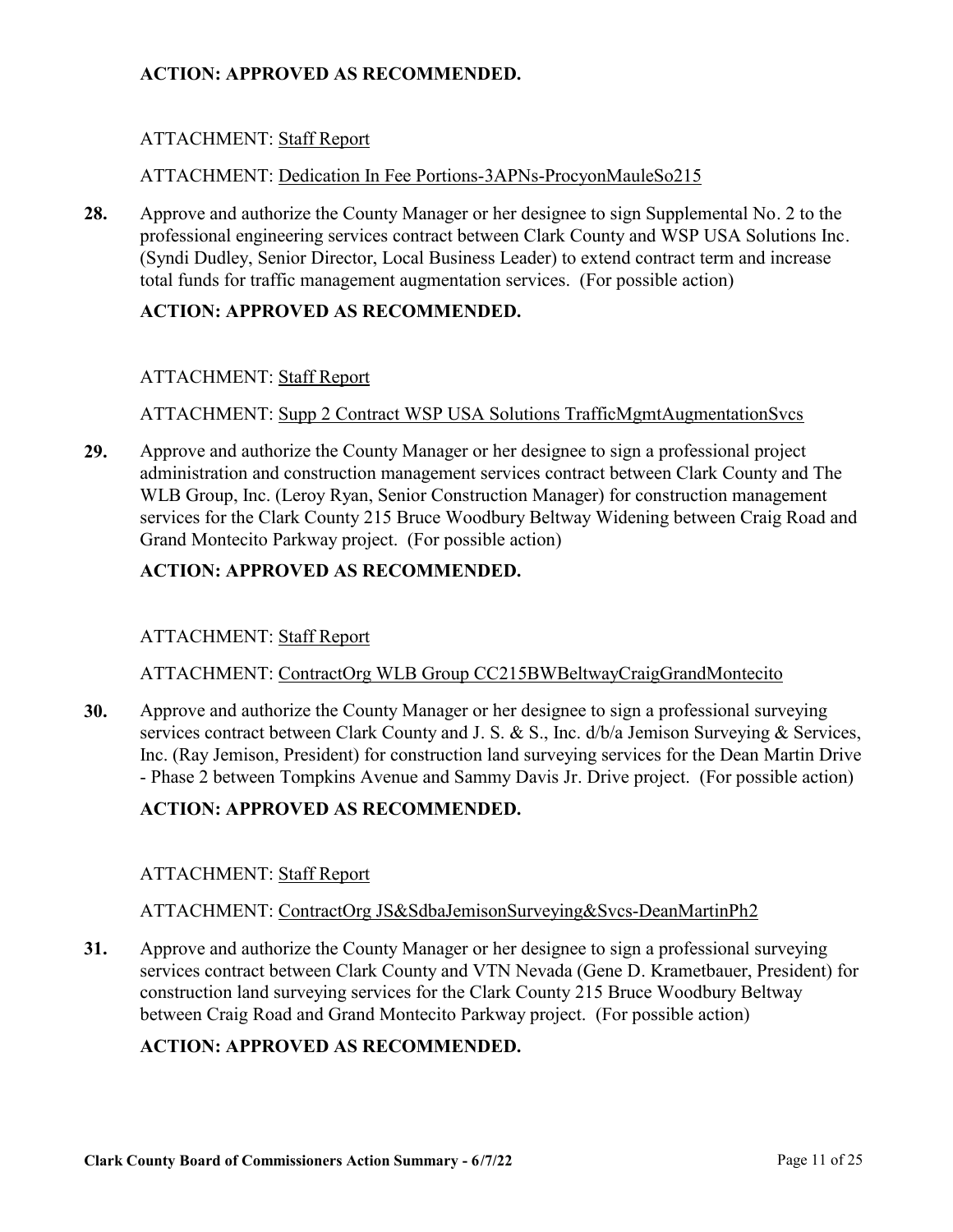#### ATTACHMENT: ContractOrg VTN NV CC215BWBeltwayCraigGrandMontecito

[Approve and authorize the Chair to sign Supplemental No. 16 to the interlocal contract between](http://clark.legistar.com/gateway.aspx?m=l&id=/matter.aspx?key=9008)  Clark County and Regional Flood Control District to increase total funds for the Orchard Detention Basin project. (For possible action) **32.**

## **ACTION: APPROVED AS RECOMMENDED.**

#### ATTACHMENT: Staff Report

#### ATTACHMENT: Supp 16 Contract RFCD OrchardDetentionBasin

Approve and authorize the County Manager or her designee to sign an interlocal agreement between Clark County and City of Henderson for the design of the Clark County 215 Bruce [Woodbury Beltway Widening between Pecos Road and Stephanie Street project. \(For possible](http://clark.legistar.com/gateway.aspx?m=l&id=/matter.aspx?key=9010)  action) **33.**

#### **ACTION: APPROVED AS RECOMMENDED.**

#### ATTACHMENT: Staff Report

ATTACHMENT: Interlocal Agreement COH CC215BWBeltwayWideningPecosStephan

[Approve and authorize the Chair to sign Cooperative Agreement No. NM192-22-816 between](http://clark.legistar.com/gateway.aspx?m=l&id=/matter.aspx?key=9011)  Clark County and Nevada Department of Transportation for the Sahara Avenue Safety Enhancement project. (For possible action) **34.**

#### **ACTION: APPROVED AS RECOMMENDED.**

#### ATTACHMENT: Staff Report

ATTACHMENT: Cooperative Agreement NM192-22-816 NDOT SaharaRainbowDecatu

#### **Real Property Management**

Approve and authorize the Director of Real Property Management or designee to sign Property Marketing Agreements with Commercial Real Estate Exchange, Inc. for marketing and online [auction services of twenty \(20\) Department of Aviation individual sale units comprised of single](http://clark.legistar.com/gateway.aspx?m=l&id=/matter.aspx?key=8996)  or multiple parcels, to be sold at public auction; or take other action as appropriate. (For possible action) **35.**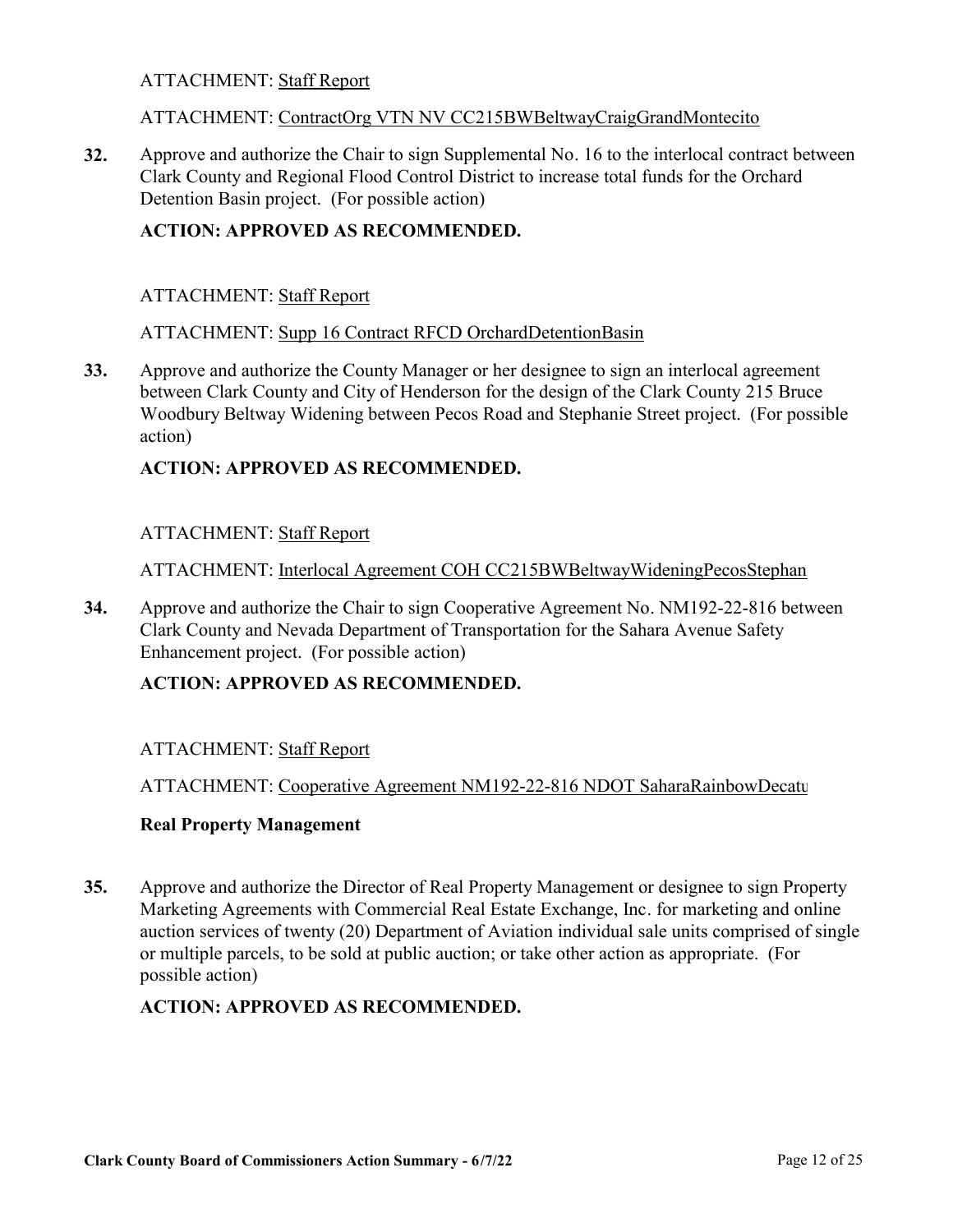ATTACHMENT: AGT - SU1 CREXi PMA final-2022-05-24 ATTACHMENT: AGT - SU2 CREXi PMA final-2022-05-24 ATTACHMENT: AGT - SU3 CREXi PMA final-2022-05-24 ATTACHMENT: AGT - SU4 CREXi PMA final-2022-05-24 ATTACHMENT: AGT - SU5 CREXi PMA final-2022-05-24 ATTACHMENT: AGT - SU6 CREXi PMA final-2022-05-24 ATTACHMENT: AGT - SU7 CREXi PMA final-2022-05-24 ATTACHMENT: AGT - SU8 CREXi PMA final-2022-05-24 ATTACHMENT: AGT - SU9 CREXi PMA final-2022-05-24 ATTACHMENT: AGT - SU10 CREXi PMA final-2022-05-24 ATTACHMENT: AGT - SU11 CREXi PMA final-2022-05-24 ATTACHMENT: AGT - SU12 CREXi PMA final-2022-05-24 ATTACHMENT: AGT - SU13 CREXi PMA final-2022-05-24 ATTACHMENT: AGT - SU14 CREXi PMA final-2022-05-24 ATTACHMENT: AGT - SU15 CREXi PMA final-2022-05-24 ATTACHMENT: AGT - SU16 CREXi PMA final-2022-05-24 ATTACHMENT: AGT - SU17 CREXi PMA final-2022-05-24 ATTACHMENT: AGT - SU18 CREXi PMA final-2022-05-24 ATTACHMENT: AGT - SU19 CREXi PMA final-2022-05-24 ATTACHMENT: AGT - SU20 CREXi PMA final-2022-05-24 ATTACHMENT: PMA Agenda back up - 2022-05-24

Approve and authorize the Chair to sign the Resolutions of Intent to Sell Real Property at Public Auction providing for the sale of  $\pm 163.25$  acres of vacant Clark County owned real property in twenty (20) individual sale units comprised of single or multiple parcels, specifying the minimum prices and terms of the sales, and setting a public 48-hour online auction for July 18, [2022 through July 20, 2022, with the final acceptance or rejection of any bids to take place at the](http://clark.legistar.com/gateway.aspx?m=l&id=/matter.aspx?key=9000)  next regularly scheduled meeting of the Board of County Commissioners on August 2, 2022. (For possible action) **36.**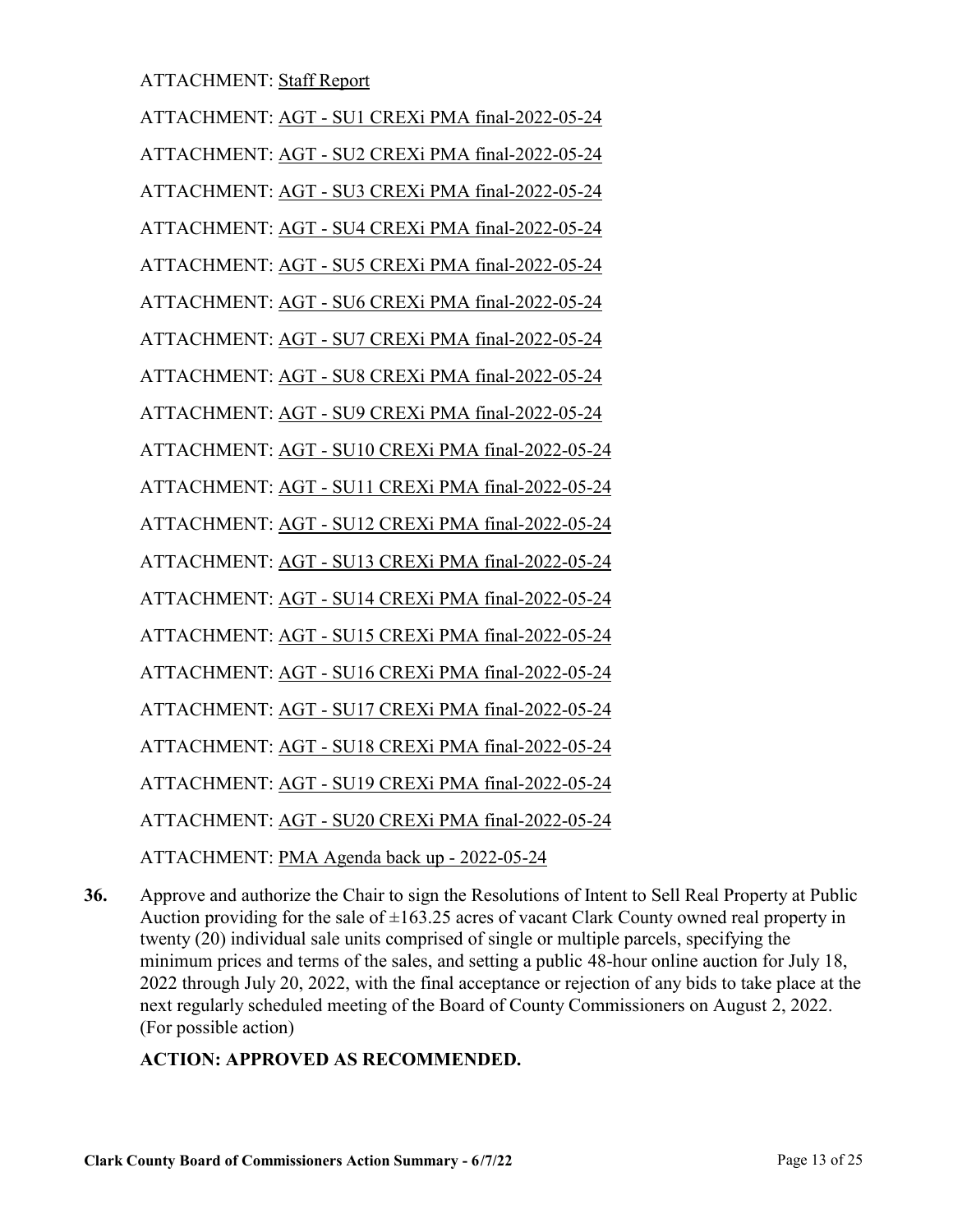ATTACHMENT: ROI - SU1 2022 Q3 Auction final - 2022-05-24 ATTACHMENT: ROI - SU2 2022 Q3 Auction final- 2022-05-24 ATTACHMENT: ROI - SU3 2022 Q3 Auction final - 2022-05-24 ATTACHMENT: ROI - SU4 2022 Q3 Auction final - 2022-05-24 ATTACHMENT: ROI - SU5 2022 Q3 Auction final- 2022-05-24 ATTACHMENT: ROI - SU6 2022 Q3 Auction final - 2022-05-24 ATTACHMENT: ROI - SU7 2022 Q3 Auction final - 2022-05-24 ATTACHMENT: ROI - SU8 2022 Q3 Auction final - 2022-05-24 ATTACHMENT: ROI - SU9 2022 Q3 Auction final - 2022-05-24 ATTACHMENT: ROI - SU10 2022 Q3 Auction final - 2022-05-24 ATTACHMENT: ROI - SU11 2022 Q3 Auction final - 2022-05-24 ATTACHMENT: ROI - SU12 2022 Q3 Auction final - 2022-05-24 ATTACHMENT: ROI - SU13 2022 Q3 Auction final - 2022-05-24 ATTACHMENT: ROI - SU14 2022 Q3 Auction final - 2022-05-24 ATTACHMENT: ROI - SU15 2022 Q3 Auction final - 2022-05-24 ATTACHMENT: ROI - SU16 2022 Q3 Auction final - 2022-05-24 ATTACHMENT: ROI - SU17 2022 Q3 Auction final - 2022-05-24 ATTACHMENT: ROI - SU18 2022 Q3 Auction final - 2022-05-24 ATTACHMENT: ROI - SU19 2022 Q3 Auction final - 2022-05-24 ATTACHMENT: ROI - SU20 2022 Q3 Auction final - 2022-05-24 ATTACHMENT: ROI Agenda back up -2022-05-24

#### **Budget & Finance**

[In accordance with NRS 244.210 and 354.220 through 354.250, approve, adopt, and authorize](http://clark.legistar.com/gateway.aspx?m=l&id=/matter.aspx?key=8980)  the Chair to sign a resolution to authorize refunds as shown on Exhibit "A. " (For possible action) **37.**

**ACTION: APPROVED (RESOLUTION NO. R-6-7-22-1) AS RECOMMENDED.**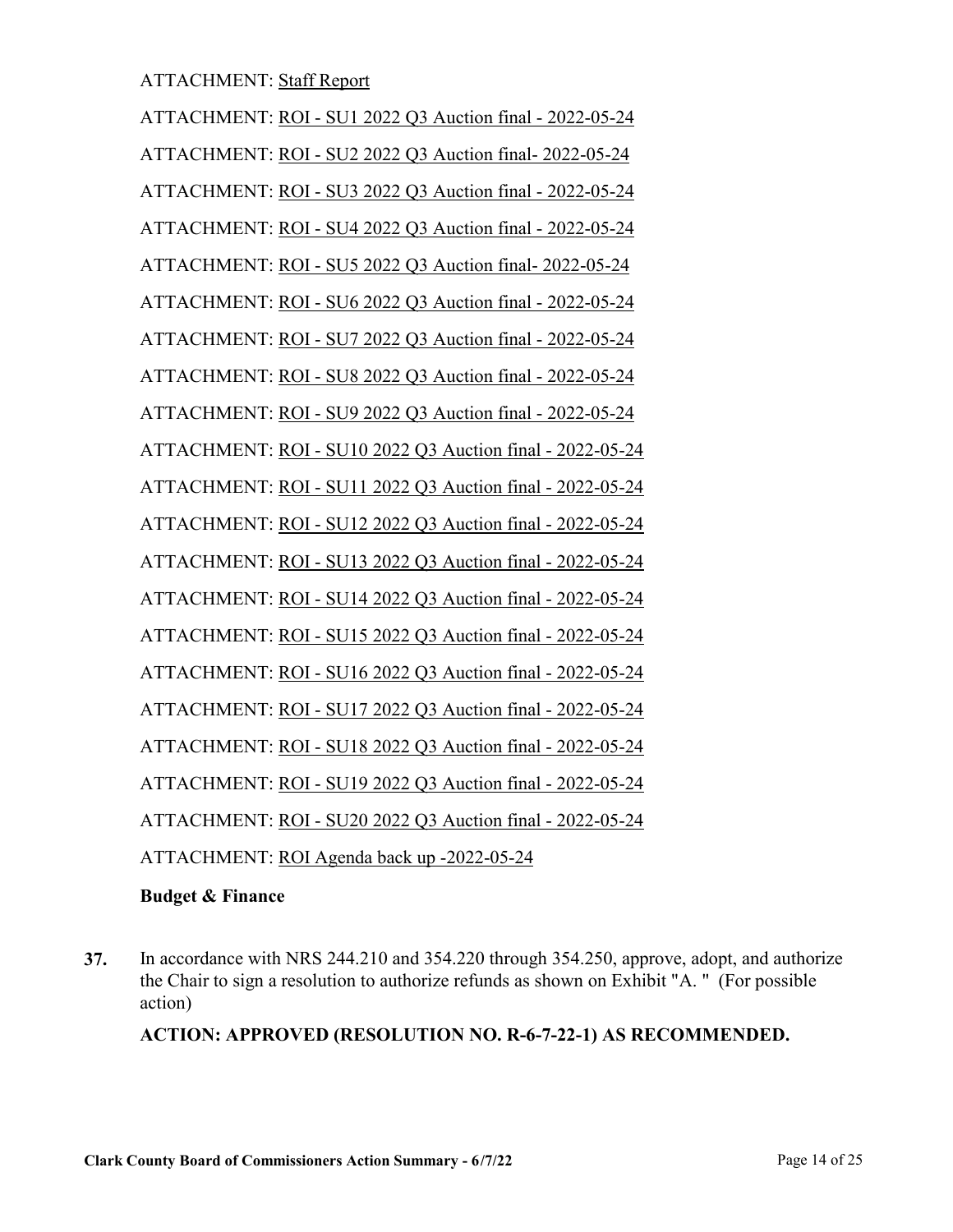## ATTACHMENT: Resolution 6-7-22

ATTACHMENT: Agenda back up 6-7-22

[Approve a claim settlement of the auto bodily injury claims of Brianna Phillips-Popp. \(For](http://clark.legistar.com/gateway.aspx?m=l&id=/matter.aspx?key=8856)  possible action) **38.**

## **ACTION: APPROVED AS RECOMMENDED.**

#### ATTACHMENT: Staff Report

[Approve a claim settlement of the auto bodily injury claim of Michael and Rosalyn Parker. \(For](http://clark.legistar.com/gateway.aspx?m=l&id=/matter.aspx?key=8857)  possible action) **39.**

## **ACTION: APPROVED AS RECOMMENDED.**

#### ATTACHMENT: Staff Report

[Revise the schedule of fees for the services of the Clark County Public Guardian's Office for](http://clark.legistar.com/gateway.aspx?m=l&id=/matter.aspx?key=8870)  fiscal year 2023. (For possible action) **40.**

## **ACTION: APPROVED AS RECOMMENDED.**

#### ATTACHMENT: Staff Report

## **Clark County Water Reclamation District (Board of County Commissioners sitting as the CCWRD Board of Trustees)**

Approve and authorize the General Manager to sign an Agreement for Engineering Services with Black & Veatch Corporation to provide design, bid, and engineering services during [construction for Project No. 21003, FWRC Membrane Fittings and Secondaries Blowers 1-8](http://clark.legistar.com/gateway.aspx?m=l&id=/matter.aspx?key=8829)  Replacement; or take other action as appropriate. (For possible action) **41.**

## **ACTION: APPROVED AS RECOMMENDED.**

#### ATTACHMENT: Staff Report

ATTACHMENT: 21003 Membrane Fittings & Secondaries Blowers BLACK & VEATC

ATTACHMENT: 21003 Ownership Disclosure BLACK & VEATCH

Approve the award of District ITB No. 220021, Security Guard Services, to the lowest [responsive and responsible bidder, contingent upon submission of required insurance; or take](http://clark.legistar.com/gateway.aspx?m=l&id=/matter.aspx?key=8859)  other action as appropriate. Staff recommends award to Special Operations Associates, Inc. (John Theel, President) (For possible action) **42.**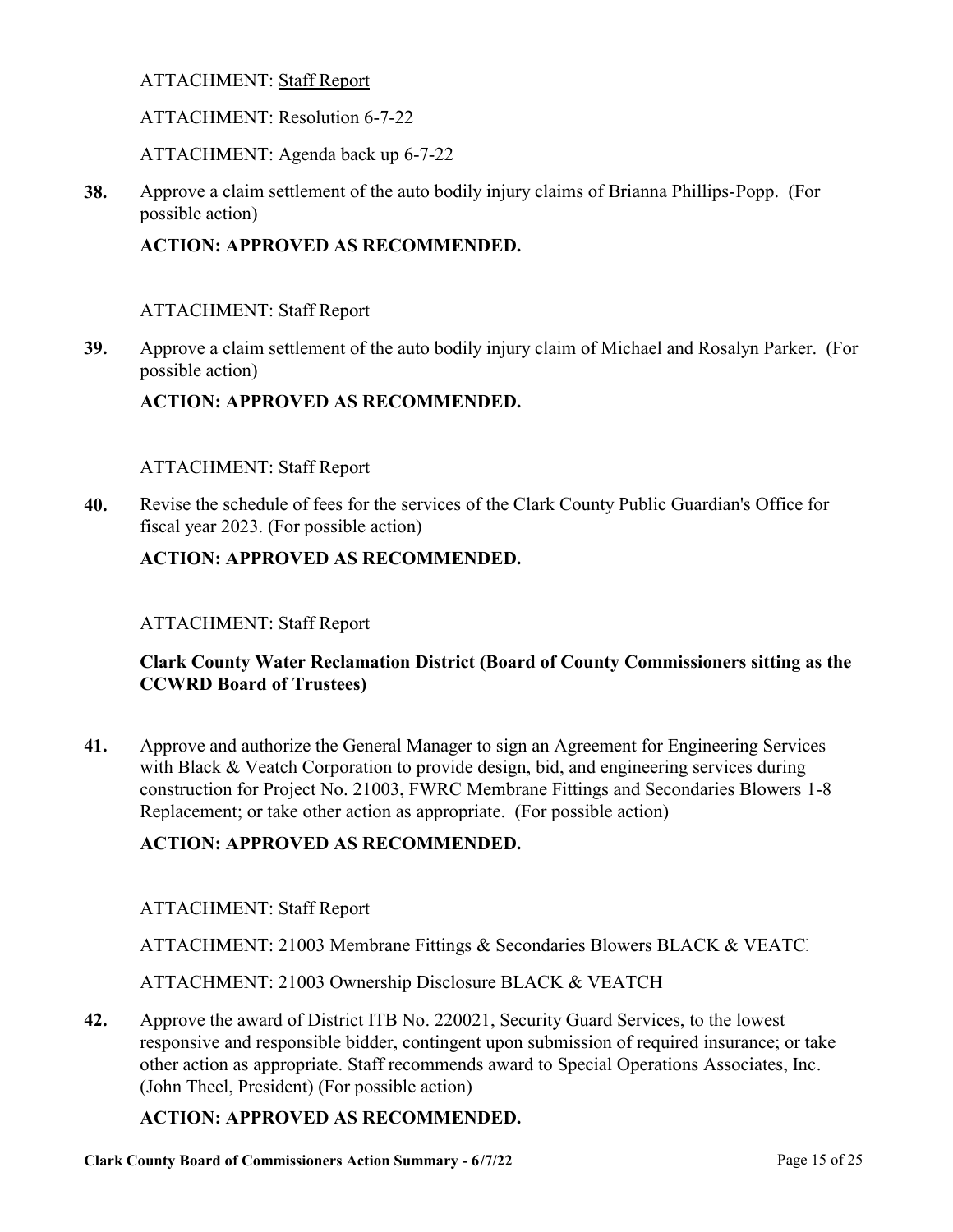#### ATTACHMENT: 220021 Ownership Disclosure - SOA

#### **General Administration**

Approve and authorize the Chair to sign the correction of the 2018-2019 thru 2021-2022 [Secured and the 2020-2021 thru 2021-2022 Unsecured Assessment Roll AR-0607-22-11 and](http://clark.legistar.com/gateway.aspx?m=l&id=/matter.aspx?key=8852)  order the corrections to be made. (For possible action) **43.**

## **ACTION: APPROVED AS RECOMMENDED.**

#### ATTACHMENT: Staff Report

ATTACHMENT: AR-0607-22-11.pdf

#### ATTACHMENT: AR-0607-22-11 Ownership.pdf

[Approve and authorize the Chair to sign the Amended Resolution Joining in the Request of the](http://clark.legistar.com/gateway.aspx?m=l&id=/matter.aspx?key=8854)  District Attorney for the Assistance of The Office of Appointed Counsel to Appoint a Special Prosecutor, extending the resolution to September 15, 2022. (For possible action) **44.**

## **ACTION: APPROVED (RESOLUTION NO. R-6-7-22-2) AS RECOMMENDED.**

#### ATTACHMENT: Staff Report

#### ATTACHMENT: Extend Traffic Special Prosecutor.pdf

Approve, adopt and authorize the Chair to sign the Resolution for Donation of Surplus [Computers, Peripherals and Telecommunication Devices to the Blind Center of Nevada for the](http://clark.legistar.com/gateway.aspx?m=l&id=/matter.aspx?key=8860)  period from June 30, 2022 through June 30, 2027, with five optional annual renewal periods; and authorize the Chief Information Officer to sign the Transfer of Property Agreements. (For possible action) **45.**

#### **ACTION: APPROVED (RESOLUTION NO. R-6-7-22-3) AS RECOMMENDED.**

#### ATTACHMENT: Staff Report

ATTACHMENT: 2022 BCC -Resolution to Approve Donation of Surplus Computers and

[Approve and authorize the Chair to sign Amendment 2 to the One Nevada Agreement regarding](http://clark.legistar.com/gateway.aspx?m=l&id=/matter.aspx?key=9024)  the receipt, division and allocation of recoveries from the opioid litigation. (For possible action) **46.**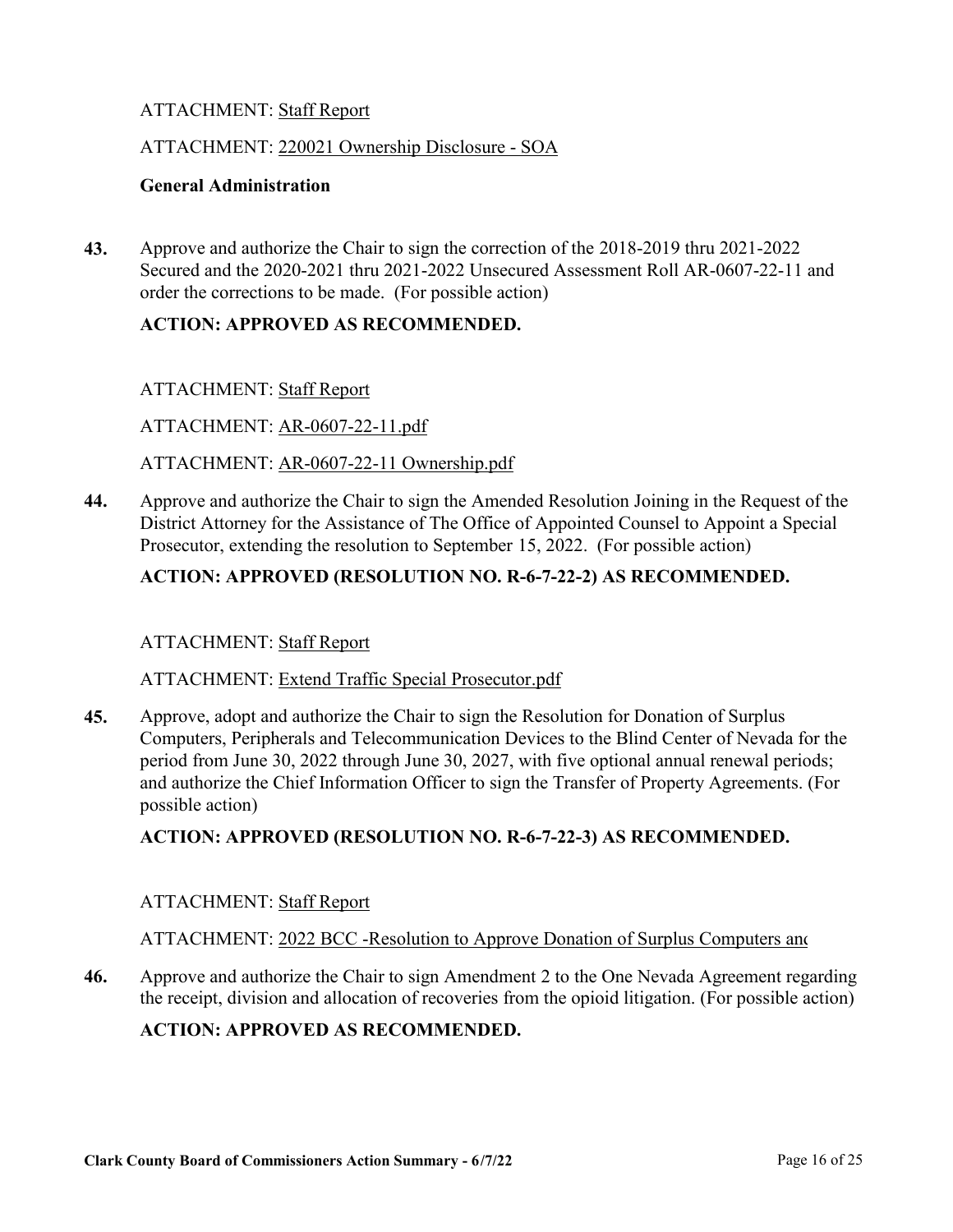#### ATTACHMENT: Amendment 2 to One Nevada Agreement.pdf

[Receive a report of the projected expenditures of the Wedding Tourism Funds from the Office of](http://clark.legistar.com/gateway.aspx?m=l&id=/matter.aspx?key=9025)  the County Clerk for Fiscal Year 2023. (For possible action) **47.**

## **ACTION: APPROVED AS RECOMMENDED.**

## ATTACHMENT: Staff Report

#### ATTACHMENT: Attachment A.pdf

## **END CONSENT AGENDA**

## **SEC. 6. ITEMS TAKEN SEPARATELY FROM CONSENT AGENDA**

## **SEC. 7. PUBLIC HEARINGS - 10 AM**

Conduct a public hearing on the District's delinquent accounts; adopt the delinquent accounts [report, with any changes deemed appropriate by the Board; and place these delinquent accounts](http://clark.legistar.com/gateway.aspx?m=l&id=/matter.aspx?key=8851)  on the Clark County tax roll for collection; or take other action as appropriate. (Sitting as the Clark County Water Reclamation Board of Trustees) (For possible action) **48.**

> **Voting Aye:** Jim Gibson Justin Jones

#### **MOVED BY:** Jim Gibson

#### **ACTION: APPROVED AS RECOMMENDED.**

#### **VOTE:** 6

| <b>Voting Aye:</b> |  |
|--------------------|--|
|                    |  |
|                    |  |

| William McCurdy II  |
|---------------------|
| Ross Miller         |
| Michael Naft        |
| Tick Segerblom      |
| None                |
| Marilyn Kirkpatrick |
| None                |
|                     |

Conduct a public hearing and approve, adopt, and authorize the Chair to sign an ordinance to amend Clark County Code Title 8, Chapter 8.20, to add a definition of "Enclosed Area" and to [allow multiple businesses approved for a liquor license to share an "Enclosed Area" for the use](http://clark.legistar.com/gateway.aspx?m=l&id=/matter.aspx?key=8992)  of consumption of liquor outside the exterior of their physical building(s); and providing for other matters properly related thereto. Commission District: All (For possible action) **49.**

#### **MOVED BY:** Michael Naft

## **ACTION: APPROVED (INCLUDING ADOPTION OF ORDINANCE NO. 4947) AS RECOMMENDED.**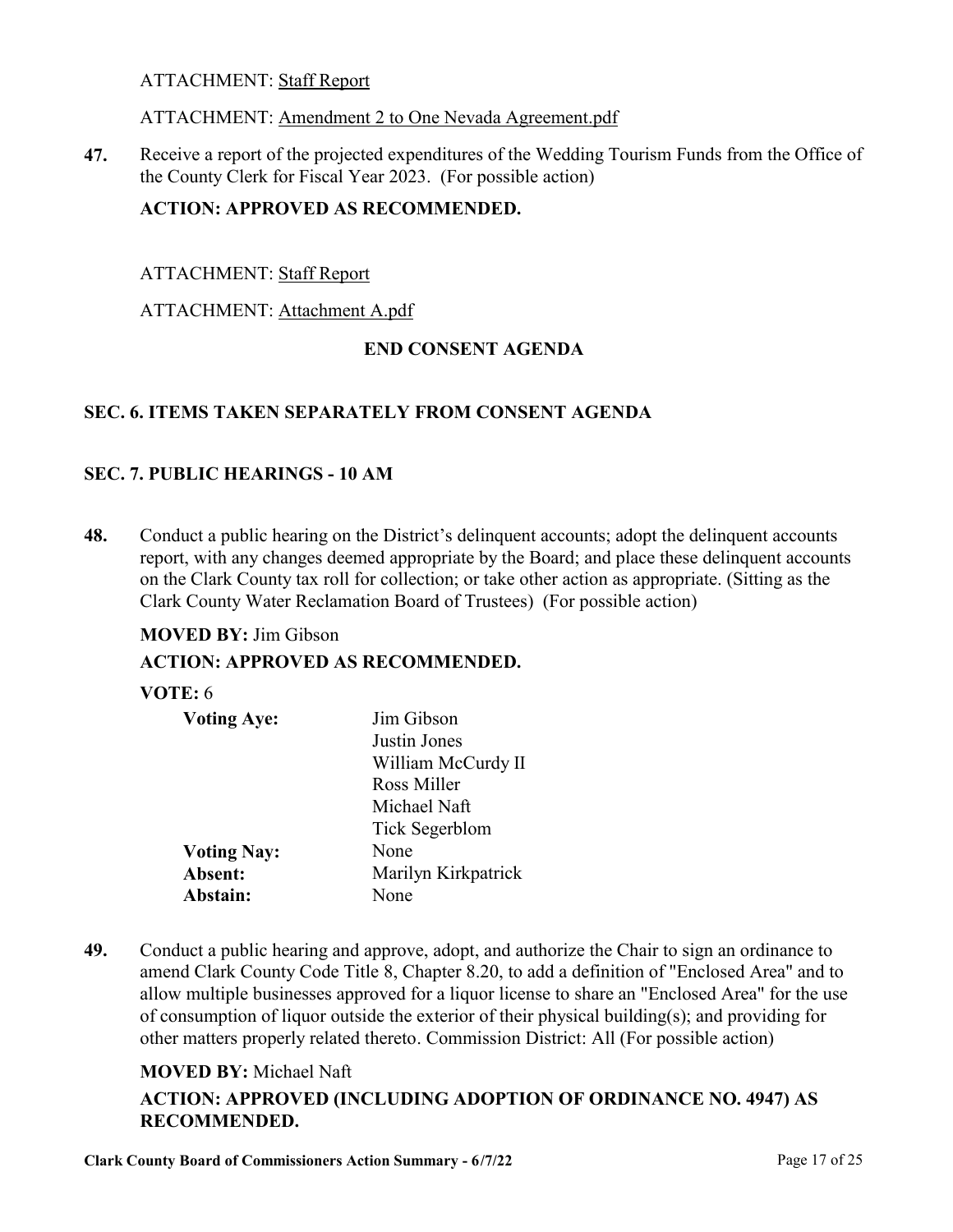| Jim Gibson          |
|---------------------|
| Justin Jones        |
| William McCurdy II  |
| Ross Miller         |
| Michael Naft        |
| Tick Segerblom      |
| None                |
| Marilyn Kirkpatrick |
| None                |
|                     |

Conduct a public hearing and approve, adopt, and authorize the Chair to sign an ordinance to [amend Clark County Code Title 8, Chapter 8.20, to remove conditions that restrict minors from](http://clark.legistar.com/gateway.aspx?m=l&id=/matter.aspx?key=8993)  entering karaoke rooms in businesses that have a retail liquor license; add conditions that will allow minors in karaoke rooms in businesses that have retail liquor and restaurant licenses; and providing for other matters properly related thereto. Commission District: All (For possible action) **50.**

#### **MOVED BY:** Justin Jones

## **ACTION: APPROVED (INCLUDING ADOPTION OF ORDINANCE NO. 4948) AS RECOMMENDED.**

## **VOTE:** 6

| <b>Voting Aye:</b> | Jim Gibson          |
|--------------------|---------------------|
|                    | Justin Jones        |
|                    | William McCurdy II  |
|                    | Ross Miller         |
|                    | Michael Naft        |
|                    | Tick Segerblom      |
| <b>Voting Nay:</b> | None                |
| Absent:            | Marilyn Kirkpatrick |
| Abstain:           | None                |

Conduct a public hearing to approve, adopt, and authorize the Chair to sign an ordinance [amending Title 20 of the Clark County Code, Chapter 20.10, Section 20.10.010, Rentals, Fees,](http://clark.legistar.com/gateway.aspx?m=l&id=/matter.aspx?key=8995)  and Charges-Harry Reid International Airport; providing for other matters properly related thereto; or take other action as appropriate. (For possible action) **51.**

#### **MOVED BY:** Michael Naft

## **ACTION: APPROVED (INCLUDING ADOPTION OF ORDINANCE NO. 4949) AS RECOMMENDED.**

#### **VOTE:** 6

**Voting Aye:** Jim Gibson

Justin Jones William McCurdy II Ross Miller Michael Naft Tick Segerblom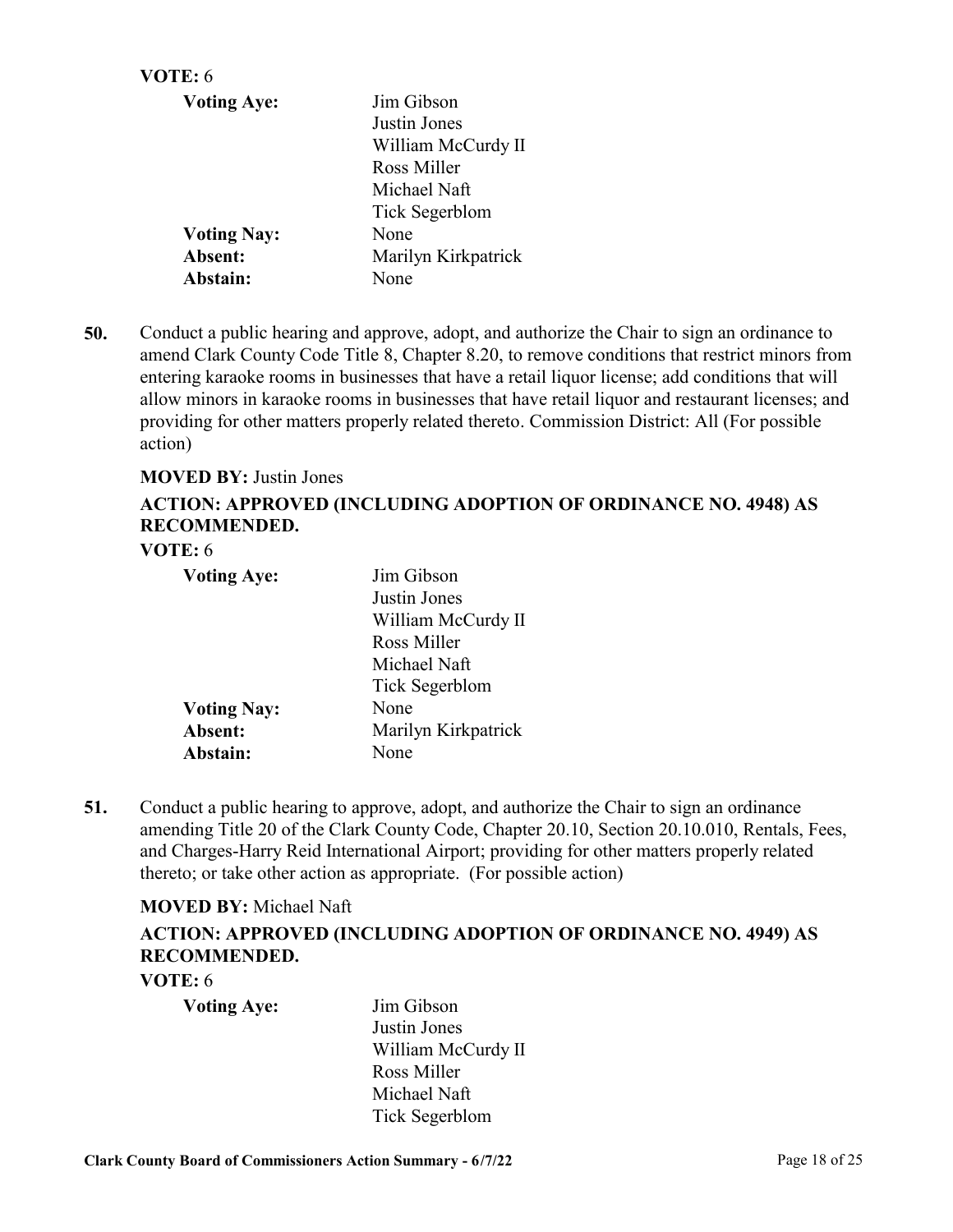| <b>Voting Nay:</b> | None                |
|--------------------|---------------------|
| Absent:            | Marilyn Kirkpatrick |
| Abstain:           | None                |

Conduct a public hearing and approve, adopt, and authorize the Chair to sign an ordinance to create a new Clark County Air Quality Regulation Section 12.14, "Regional Haze Requirements," for stationary sources that may reasonably be anticipated to cause or contribute to visibility impairment in any federal Class 1 area, and authorize permanent and enforceable emission reduction measures and monitoring, recordkeeping, and reporting requirements sufficient to comply with the Nevada Regional Haze State Implementation Plan; provide for other matters properly related thereto; and authorize the Director to submit the adopted [ordinance and all related documentation to the Nevada Division of Environmental Protection for](http://clark.legistar.com/gateway.aspx?m=l&id=/matter.aspx?key=8999)  U.S. Environmental Protection Agency approval into the Nevada State Implementation Plan. (For possible action) **52.**

#### **MOVED BY:** Justin Jones

## **ACTION: APPROVED (INCLUDING ADOPTION OF ORDINANCE NO. 4950) AS RECOMMENDED.**

## **VOTE:** 6

| <b>Voting Aye:</b> | Jim Gibson          |
|--------------------|---------------------|
|                    | Justin Jones        |
|                    | William McCurdy II  |
|                    | Ross Miller         |
|                    | Michael Naft        |
|                    | Tick Segerblom      |
| <b>Voting Nay:</b> | None                |
| Absent:            | Marilyn Kirkpatrick |
| Abstain:           | None                |

Conduct a public hearing; and approve, adopt, and authorize the Chair to sign an ordinance levying assessments for Special Improvement District No. 97B - Las Vegas Boulevard [Beautification Maintenance between Sahara Avenue and Mandalay Bay Road. \(For possible](http://clark.legistar.com/gateway.aspx?m=l&id=/matter.aspx?key=9012)  action) **53.**

#### **MOVED BY:** Justin Jones

## **ACTION: APPROVED (INCLUDING ADOPTION OF ORDINANCE NO. 4951) AS RECOMMENDED.**

**VOTE:** 6

| <b>Voting Aye:</b> | Jim Gibson          |
|--------------------|---------------------|
|                    | Justin Jones        |
|                    | William McCurdy II  |
|                    | Ross Miller         |
|                    | Michael Naft        |
|                    | Tick Segerblom      |
| <b>Voting Nay:</b> | None                |
| Absent:            | Marilyn Kirkpatrick |
| Abstain:           | None                |
|                    |                     |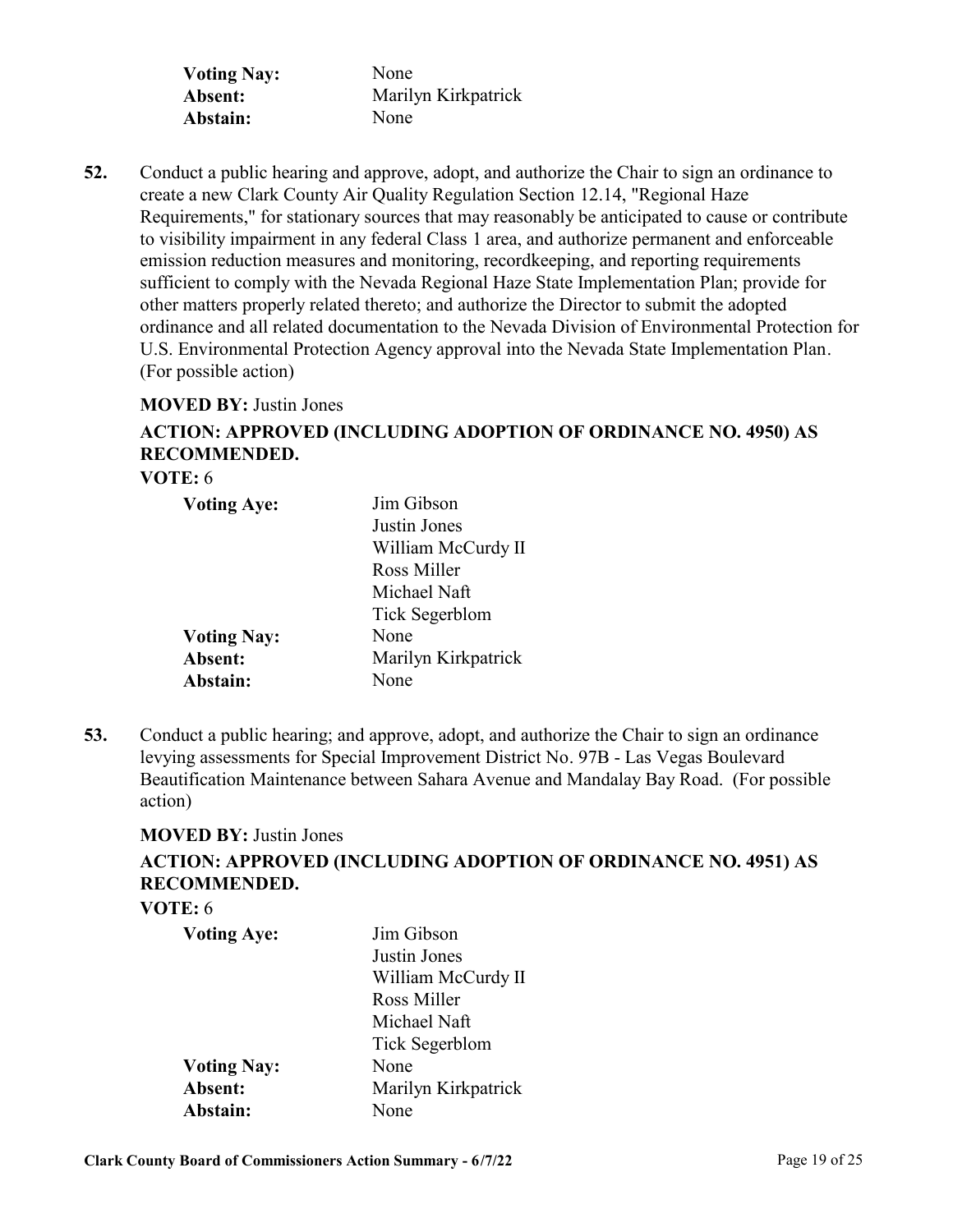Conduct a public hearing; and approve, adopt, and authorize the Chair to sign an ordinance [levying assessments for Special Improvement District No. 114B - Las Vegas Boulevard South](http://clark.legistar.com/gateway.aspx?m=l&id=/matter.aspx?key=9013)  Strip Maintenance between Mandalay Bay Road and Russell Road. (For possible action) **54.**

#### **MOVED BY:** Justin Jones

## **ACTION: APPROVED (INCLUDING ADOPTION OF ORDINANCE NO. 4952) AS RECOMMENDED.**

**VOTE:** 6

| <b>Voting Aye:</b> | Jim Gibson          |
|--------------------|---------------------|
|                    | Justin Jones        |
|                    | William McCurdy II  |
|                    | Ross Miller         |
|                    | Michael Naft        |
|                    | Tick Segerblom      |
| <b>Voting Nay:</b> | None                |
| Absent:            | Marilyn Kirkpatrick |
| Abstain:           | None                |

Conduct a public hearing; and approve, adopt, and authorize the Chair to sign an ordinance levying assessments for Special Improvement District No. 126B - Boulder Highway Strip [Maintenance, along Boulder Highway from Interstate 515 to the intersection of Desert Inn Road](http://clark.legistar.com/gateway.aspx?m=l&id=/matter.aspx?key=9014)  and Lamb Boulevard, and along Boulder Highway from Flamingo Road to approximately 900 feet south of East Sun Valley Drive. (For possible action) **55.**

#### **MOVED BY:** Justin Jones

**ACTION: APPROVED (INCLUDING ADOPTION OF ORDINANCE NO. 4953) AS RECOMMENDED.**

## **VOTE:** 6

| <b>Voting Aye:</b> | Jim Gibson          |
|--------------------|---------------------|
|                    | Justin Jones        |
|                    | William McCurdy II  |
|                    | Ross Miller         |
|                    | Michael Naft        |
|                    | Tick Segerblom      |
| <b>Voting Nay:</b> | None                |
| Absent:            | Marilyn Kirkpatrick |
| Abstain:           | None                |

Conduct a public hearing; and approve, adopt, and authorize the Chair to sign an ordinance levying assessments for Special Improvement District No. 162B - Laughlin Lagoon Waterfront [Maintenance project in the unincorporated township of Laughlin, Nevada. \(For possible action\)](http://clark.legistar.com/gateway.aspx?m=l&id=/matter.aspx?key=9015) **56.**

#### **MOVED BY:** Justin Jones

## **ACTION: APPROVED (INCLUDING ADOPTION OF ORDINANCE NO. 4954) AS RECOMMENDED.**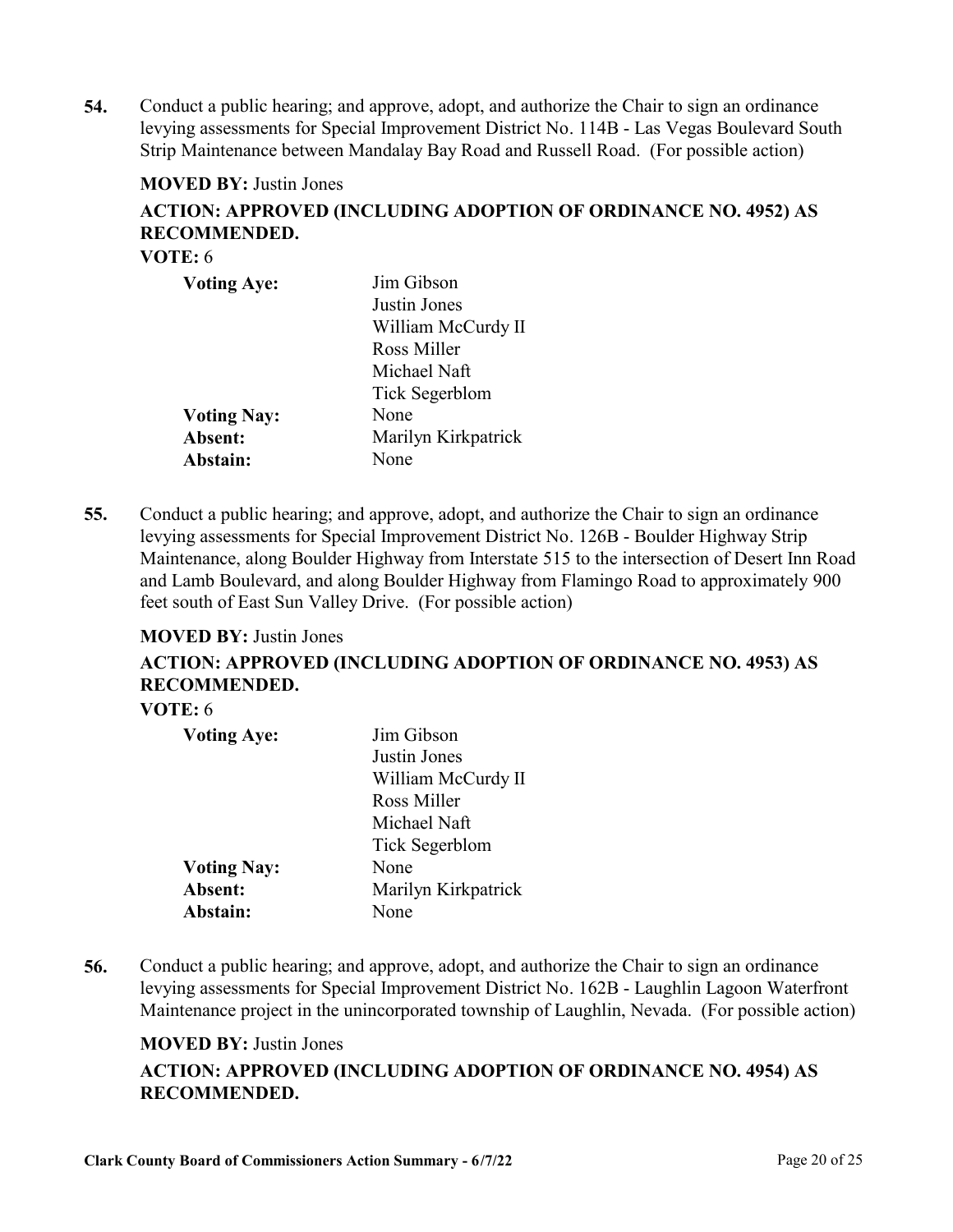| VOTE: 6            |                     |
|--------------------|---------------------|
| <b>Voting Aye:</b> | Jim Gibson          |
|                    | Justin Jones        |
|                    | William McCurdy II  |
|                    | Ross Miller         |
|                    | Michael Naft        |
|                    | Tick Segerblom      |
| <b>Voting Nay:</b> | None                |
| Absent:            | Marilyn Kirkpatrick |
| Abstain:           | None                |
|                    |                     |

## **END PUBLIC HEARINGS**

## **SEC. 8. INTRODUCTION OF ORDINANCES**

**This item is for introduction only. A date and time will be set for a public hearing. No public comments will be heard at this time.**

[Introduce an ordinance to amend Clark County Code Title 6, Chapter 6.76 to update terminology](http://clark.legistar.com/gateway.aspx?m=l&id=/matter.aspx?key=8991)  for electronic security systems; add definitions; clarify duties of an electronic security services provider; and providing for other matters properly related thereto; and set a public hearing. Commission District: All (For possible action) **57.**

## **ACTION: BILL NO. 6-7-22-1 INTRODUCED BY COMMISSIONER GIBSON; PUBLIC HEARING SET FOR TUESDAY, JUNE 21, 2022 AT 10:00 A.M.**

#### ATTACHMENT: Staff Report

ATTACHMENT: Burglar Alarm Systems Ordinance

Introduce an ordinance to amend Titles 6, 10 and 30 of the Clark County Code by changing the name of the Animal Control Division to Animal Protection Services; and providing for other [matters properly related thereto; and set a public hearing. Commission District: All \(For possible](http://clark.legistar.com/gateway.aspx?m=l&id=/matter.aspx?key=9009)  action) **58.**

## **ACTION: BILL NO. 6-7-22-2 INTRODUCED BY COMMISSIONER GIBSON; PUBLIC HEARING SET FOR TUESDAY, JUNE 21, 2022 AT 10:00 A.M.**

#### ATTACHMENT: Staff Report

ATTACHMENT: 2022.5.25 Ordinance to amend Animal Protection Services code.pdf

Introduce an ordinance to amend Title 4, Chapter 4.08 of the Clark County Code to subject short-term rentals to the combined transient lodging tax; to amend Title 6, Chapter 6.12, to [exclude short-term rentals from the definition of "vacation homes"; to amend Title 7 by adding](http://clark.legistar.com/gateway.aspx?m=l&id=/matter.aspx?key=9018)  new Chapter 7.100 ("Short-Term Rental Units") and a new Chapter 7.110 ("Accommodations **59.**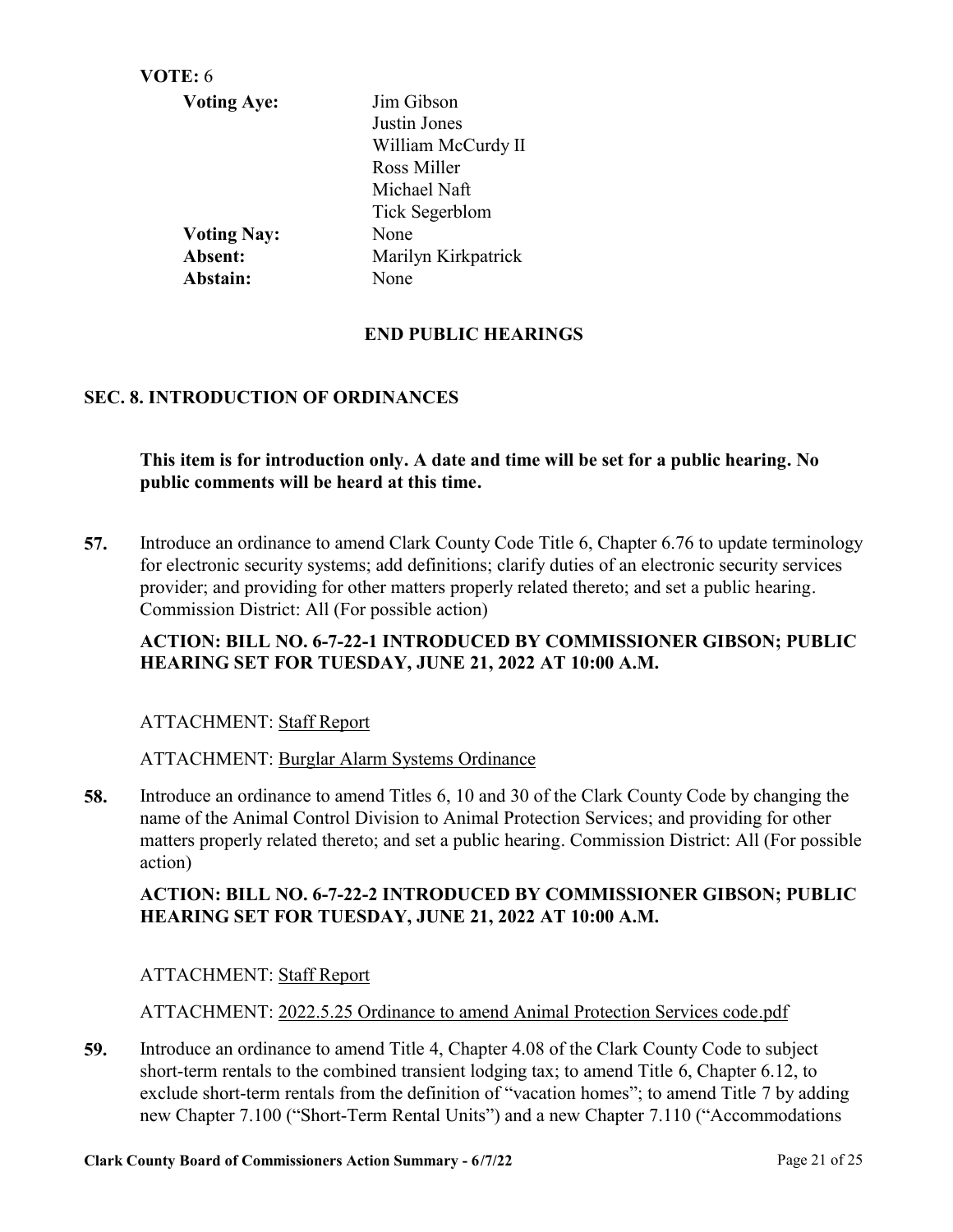Facilitators") to establish regulations pertaining to the licensing and operation of short-term rental units and accommodation facilitators, including license eligibility, operational [requirements, fees, penalties, and enforcement; and to amend Title 30, Chapter 30.44 to allow](http://clark.legistar.com/gateway.aspx?m=l&id=/matter.aspx?key=9018)  licensed short-term rental units in residential zoning districts; and providing for other matters properly relating thereto; and set a public hearing. Commission District: All. (For possible action)

## **ACTION: BILL NO. 6-7-22-3 INTRODUCED BY COMMISSIONER GIBSON; PUBLIC HEARING SET FOR TUESDAY, JUNE 21, 2022 AT 10:00 A.M.**

## ATTACHMENT: Staff Report

## ATTACHMENT: Short-Term Rental Ordinance

## **SEC. 9. BUSINESS ITEMS**

[Identify emerging issues to be addressed by staff or by the Board at future meetings; receive](http://clark.legistar.com/gateway.aspx?m=l&id=/matter.aspx?key=8548)  updates on the activities of the various regional boards and commissions; and direct staff accordingly. **60.**

## **ACTION: IDENTIFIED/RECEIVED AS RECOMMENDED. STAFF DIRECTED TO CONDUCT AN ANALYSIS ON INVESTMENT PORTFOLIO FUND ALLOCATIONS TO SPECIFIC MARKETS.**

## ATTACHMENT: Staff Report

Select two nominees to present to the Governor for re-appointment to the Board on Indigent [Defense Services from the following list of individuals: Jeffrey M. Wells and Drew Christensen;](http://clark.legistar.com/gateway.aspx?m=l&id=/matter.aspx?key=8855)  or take any action deemed appropriate. (For possible action) **61.**

## **MOVED BY:** Michael Naft

## **ACTION: APPROVED (INCLUDING RE-APPOINTMENT OF JEFFREY M. WELLS AND DREW CHRISTENSEN) AS RECOMMENDED. VOTE:** 5

| <b>Voting Aye:</b> | Justin Jones        |
|--------------------|---------------------|
|                    | William McCurdy II  |
|                    | Ross Miller         |
|                    | Michael Naft        |
|                    | Tick Segerblom      |
| <b>Voting Nay:</b> | None                |
| Absent:            | Jim Gibson          |
|                    | Marilyn Kirkpatrick |
| Abstain:           | None                |

[Appoint Harry Williams to the Sunrise Town Advisory Board for the remainder of a two-year](http://clark.legistar.com/gateway.aspx?m=l&id=/matter.aspx?key=9023)  term ending January 2, 2023. (For possible action) **62.**

**MOVED BY:** Tick Segerblom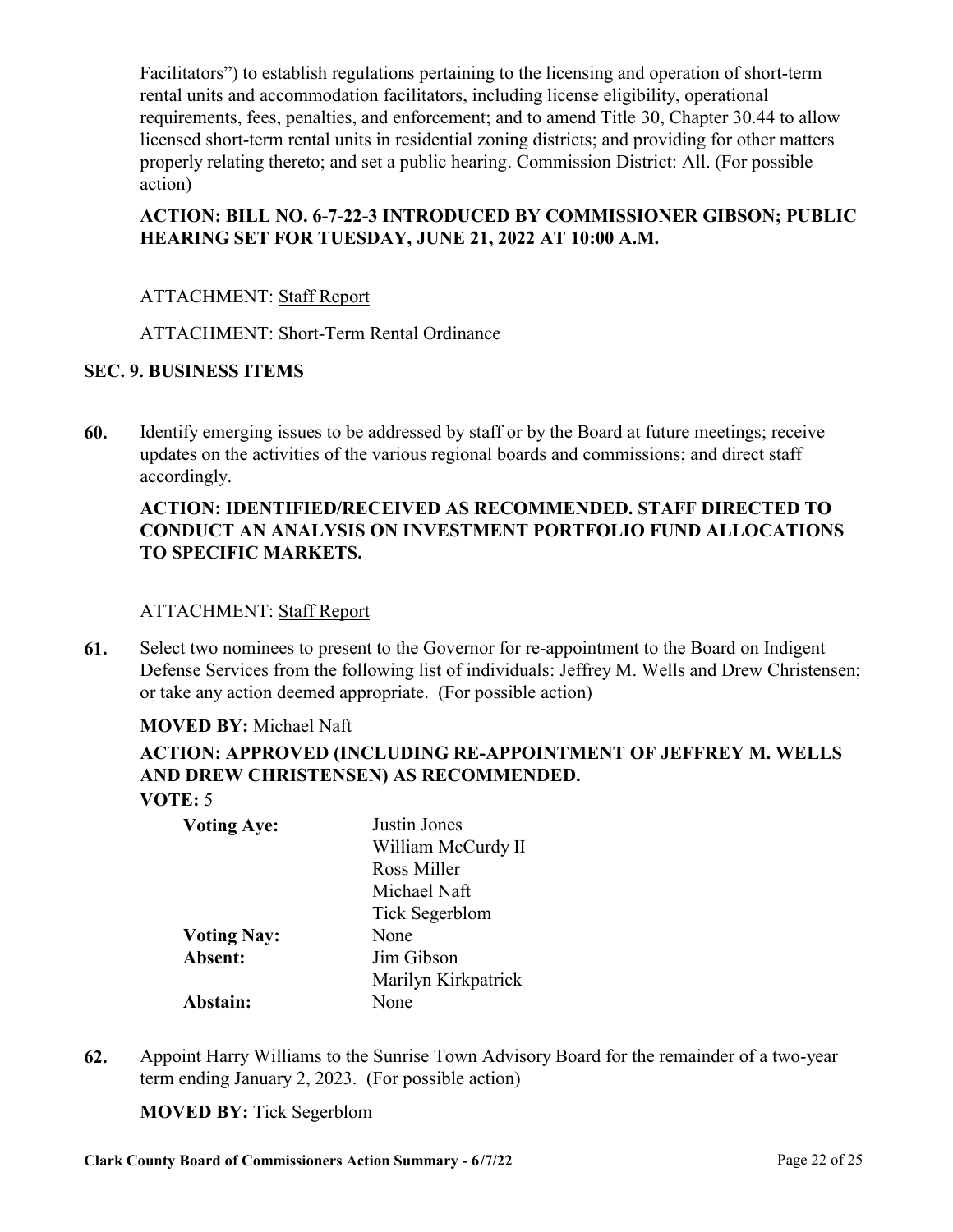## **ACTION: APPROVED (INCLUDING APPOINTMENT OF HARRY WILLIAMS FOR THE REMAINDER OF A TWO-YEAR TERM ENDING JANUARY 2, 2023) AS RECOMMENDED.**

#### **VOTE:** 5

| <b>Voting Aye:</b> | Justin Jones        |
|--------------------|---------------------|
|                    | William McCurdy II  |
|                    | Ross Miller         |
|                    | Michael Naft        |
|                    | Tick Segerblom      |
| <b>Voting Nay:</b> | None                |
| Absent:            | Jim Gibson          |
|                    | Marilyn Kirkpatrick |
| Abstain:           | None                |

Approve and authorize the creation of six (6) proprietary fund permanent positions, and a status change of one (1) existing position to permanent, for the Clark County Water Reclamation [District for the fiscal year 2023; or take other action as appropriate. \(Sitting as the Clark County](http://clark.legistar.com/gateway.aspx?m=l&id=/matter.aspx?key=8797)  Water Reclamation District Board of Trustees) (For possible action) **63.**

# **MOVED BY:** Justin Jones

## **ACTION: APPROVED AS RECOMMENDED.**

## **VOTE:** 5

| <b>Voting Aye:</b> | Justin Jones        |
|--------------------|---------------------|
|                    | William McCurdy II  |
|                    | Ross Miller         |
|                    | Michael Naft        |
|                    | Tick Segerblom      |
| <b>Voting Nay:</b> | None                |
| Absent:            | Jim Gibson          |
|                    | Marilyn Kirkpatrick |
| Abstain:           | None                |

Accept the Business Impact Statement pursuant to NRS 237.090 for the proposed District Resolution 22-002, which amends the District Service Rules; and determine that the proposed [resolution does not impose a significant economic burden on affected customers; or take other](http://clark.legistar.com/gateway.aspx?m=l&id=/matter.aspx?key=8850)  action as appropriate. (Sitting as the Clark County Water Reclamation District Board of Trustees) (For possible action) **64.**

#### **MOVED BY:** Justin Jones

## **ACTION: APPROVED AS RECOMMENDED.**

#### **VOTE:** 5

| <b>Voting Aye:</b> | Justin Jones          |
|--------------------|-----------------------|
|                    | William McCurdy II    |
|                    | Ross Miller           |
|                    | Michael Naft          |
|                    | <b>Tick Segerblom</b> |
| <b>Voting Nay:</b> | None                  |

**Clark County Board of Commissioners Action Summary - 6/7/22** Page 23 of 25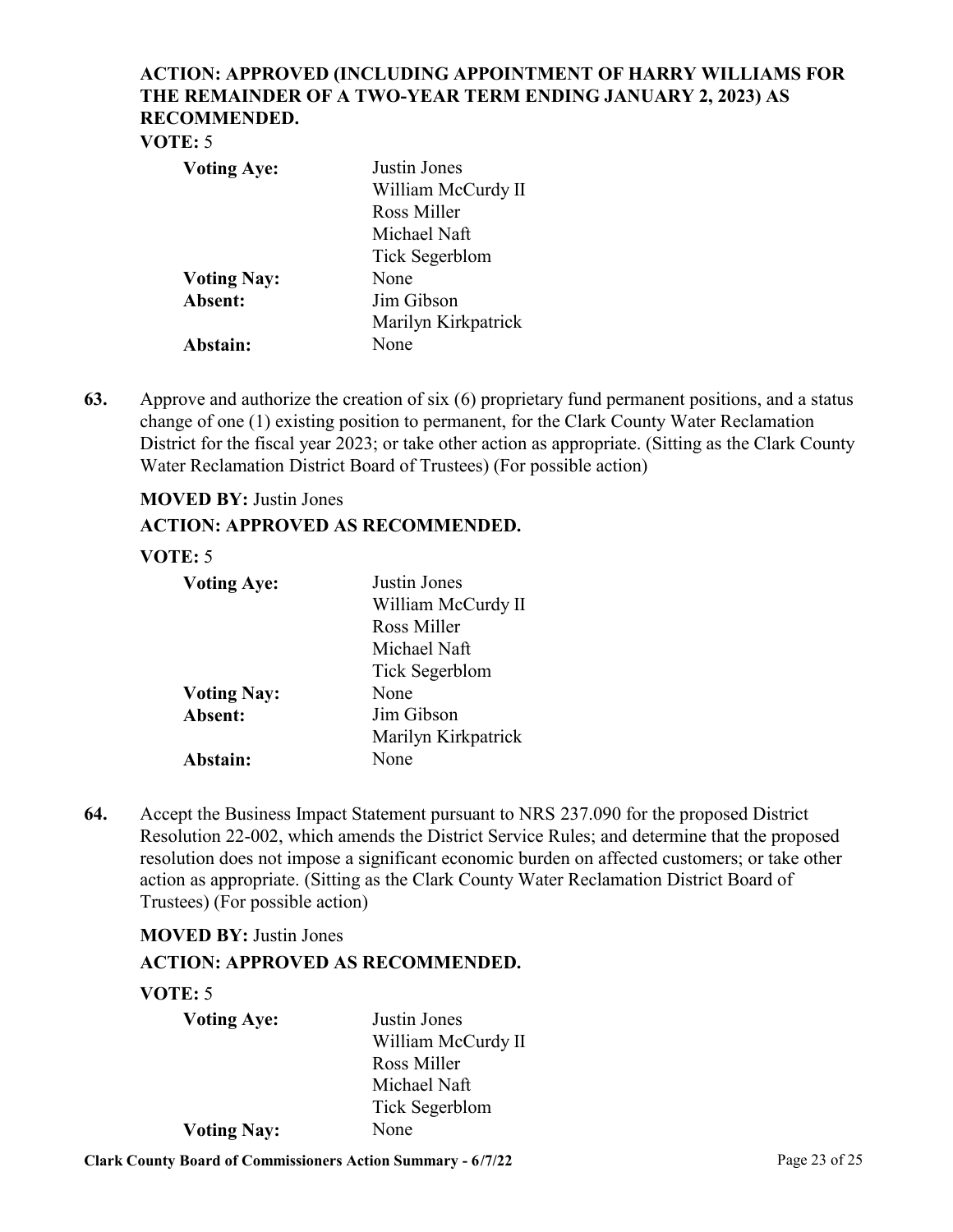**Absent:** Jim Gibson Marilyn Kirkpatrick **Abstain:** None

Consider and approve the Business Impact Statement, pursuant to NRS Chapter 237, for the proposed amendments to Clark County Code Title 6, Chapter 6.76 to update terminology for electronic security systems; add definitions; clarify duties of an electronic security services [provider; and providing for other matters properly related thereto. Commission District: All \(For](http://clark.legistar.com/gateway.aspx?m=l&id=/matter.aspx?key=8990)  possible action) **65.**

## **MOVED BY:** Tick Segerblom **ACTION: APPROVED AS RECOMMENDED.**

## **VOTE:** 5

| <b>Voting Aye:</b> | Justin Jones<br>William McCurdy II<br>Ross Miller |
|--------------------|---------------------------------------------------|
| <b>Voting Nay:</b> | Michael Naft<br>Tick Segerblom<br>None            |
| Absent:            | Jim Gibson<br>Marilyn Kirkpatrick                 |
| Abstain:           | None                                              |

Consider and approve the Business Impact Statement, pursuant to NRS Chapter 237, for the proposed amendments to Clark County Code Title 4, Chapter 4.08 to subject short-term rentals to the combined transient lodging tax; to amend Title 6, Chapter 6.12, to exclude short-term rentals from the definition of "vacation homes"; to amend Title 7 by adding new Chapter 7.100 ("Short-Term Rental Units") and a new Chapter 7.110 ("Accommodations Facilitators") to establish regulations pertaining to the licensing and operation of short-term rental units and accommodation facilitators, including license eligibility, operational requirements, fees, penalties, and enforcement; and to amend Title 30, Chapter 30.44 to allow licensed short-term rental units in residential zoning districts; and providing for other matters properly related thereto; and for such other requirements deemed necessary by the Board. Commission District: All. (For possible action) **66.**

## **MOVED BY:** Michael Naft

## **ACTION: APPROVED AS RECOMMENDED.**

#### **VOTE:** 5

| <b>Voting Aye:</b> | Justin Jones        |
|--------------------|---------------------|
|                    | William McCurdy II  |
|                    | Ross Miller         |
|                    | Michael Naft        |
|                    | Tick Segerblom      |
| <b>Voting Nay:</b> | None                |
| Absent:            | Jim Gibson          |
|                    | Marilyn Kirkpatrick |
| Abstain:           | None                |